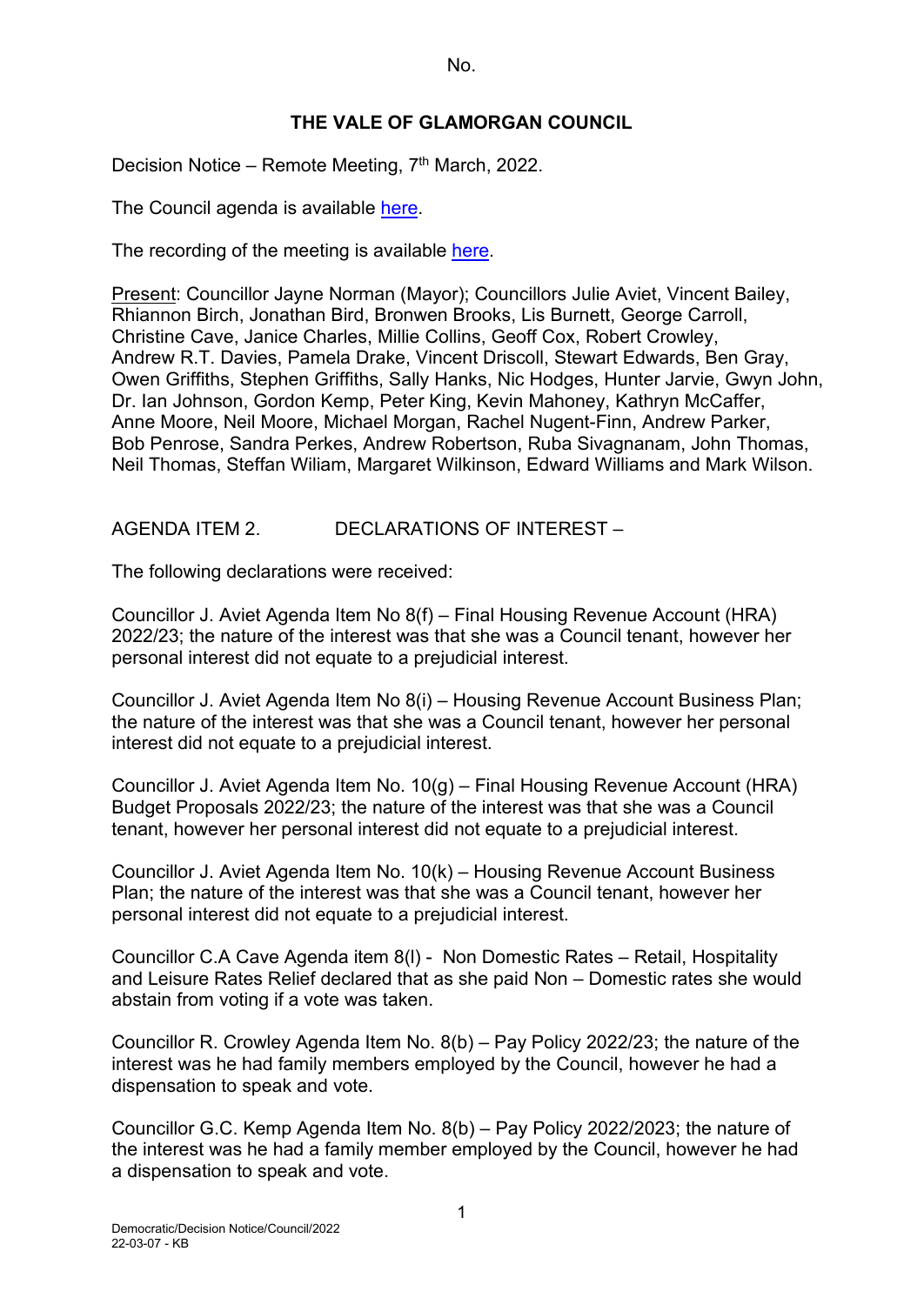Councillor A. Moore Agenda Item No. 8(b) – Pay Policy 2022/2023; the nature of the interest was she had a family member employed by the Council, however she had a dispensation to speak and vote.

Councillor N. Moore Agenda Item No. 8(b) – Pay Policy 2022/2023; the nature of the interest was he had a family member employed by the Council, however he had a dispensation to speak and vote.

Councillor M.R. Wilkinson Agenda Item 8(b) - Pay Policy 2022/2023; the nature of the interest was she had a family member employed by the Council, however, she had a dispensation to speak and vote.

Councillor M.R Wilkinson Agenda Item No. 8(f) – Final Housing Revenue Account (HRA) 2022/23; the nature of the interest was that she was a Council tenant, however her personal interest did not equate to a prejudicial interest.

Councillor M.R. Wilkinson Agenda Item No. 8(i) – Housing Revenue Account Business Plan; the nature of the interest was that she was a Council tenant, however her personal interest did not equate to a prejudicial interest.

Councillor M.R Wilkinson Agenda Item No. 10(g) – Final Housing Revenue Account (HRA) Budget Proposals 2022/23; the nature of the interest was that she was a Council tenant, however her personal interest did not equate to a prejudicial interest.

Councillor M.R Wilkinson Agenda Item No. 10(k) – Housing Revenue Account Business Plan; the nature of the interest was that she was a Council tenant, however her personal interest did not equate to a prejudicial interest.

AGENDA ITEM 3. MINUTES –

RESOLVED –

(1) T H A T the minutes of the Meeting held on  $6<sup>th</sup>$  December, 2021 be approved as a correct record.

(2) T H A T the minutes of the Special Meeting held on  $24<sup>th</sup>$  January, 2022 at 6.00 p.m. be approved as a correct record.

(3) T H A T the minutes of the Special Meeting held on  $24<sup>th</sup>$  January, 2022 at 6.35 p.m. be approved as a correct record.

AGENDA ITEM 5. USE OF THE CHIEF EXECUTIVE'S EMERGENCY POWERS (CX) –

RESOLVED – T H A T the use of the Managing Director's Emergency Powers be noted.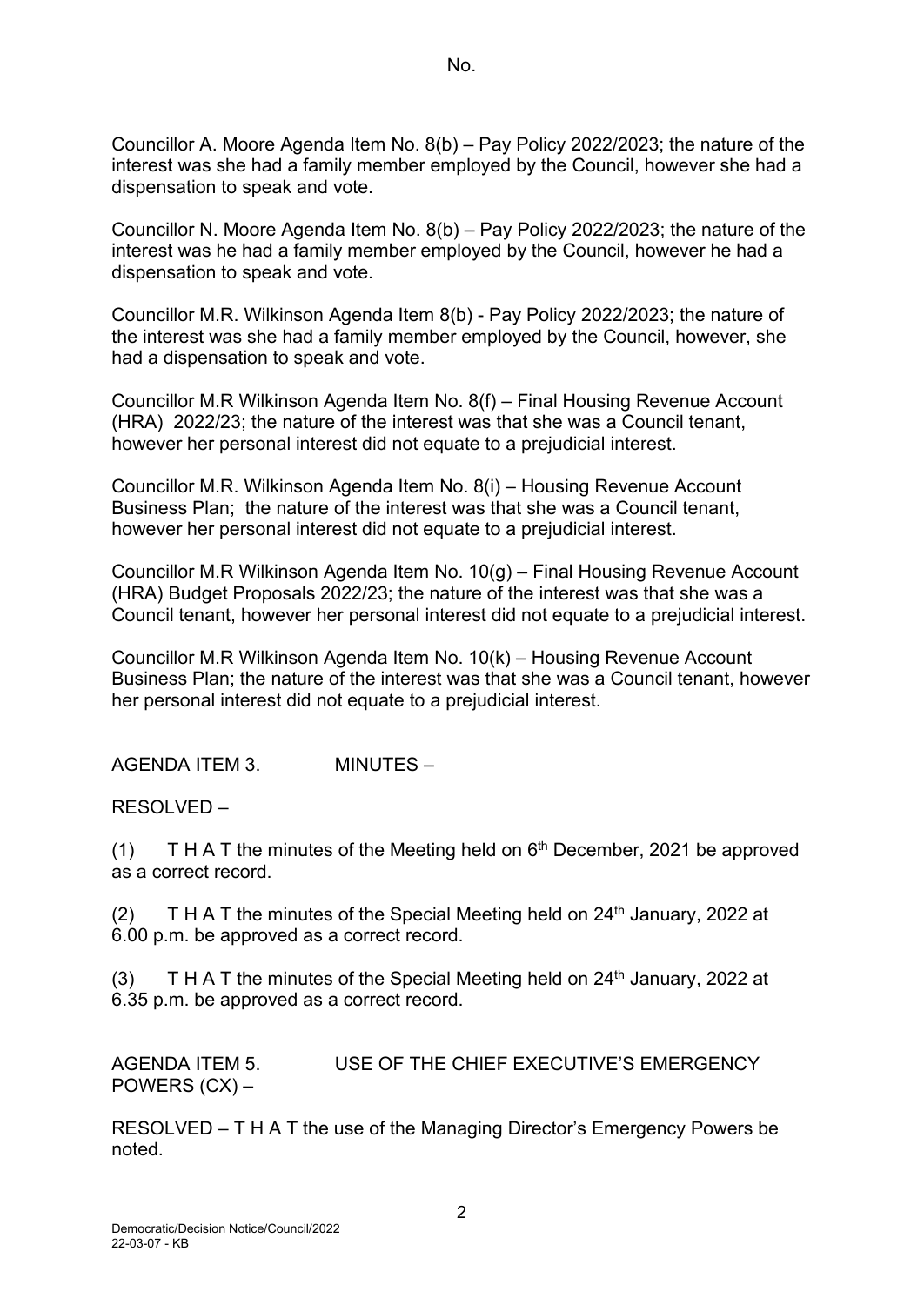## Reason for decision

Having regard to the Council's Constitution.

AGENDA ITEM 6. CONSULTATION WITH NON-DOMESTIC RATEPAYERS (CX) –

RESOLVED – T H A T the position be noted as no responses to the consultation had been received.

## Reason for decision

To comply with the Non-Domestic Ratepayers (Consultation) Regulations 1992 (Statutory Instrument No. 3171).

# AGENDA ITEM 7. DEPUTISING ARRANGEMENTS FOR CHIEF EXECUTIVE AND AMENDMENTS TO THE COUNCIL'S CONSTITUTION (CX) –

# RESOLVED –

(1) T H A T the additional deputy cover arrangements for the Chief Executive, as referred to in paragraph 2.1 of the report, to cover the circumstances of any future absence and to ensure that the Chief Executive's delegations as set out in the Council's Constitution may be discharged, be approved.

(2) T H A T such arrangements as referred to in Resolution (1) above be approved with immediate effect and exercised by nomination by the Chief Executive from amongst the Director of Social Services, the Director of Environment and Housing, the Director of Learning and Skills, the Director of Corporate Resources and the Director of Place (the inclusion of the two new Director roles taking effect upon each of the two new Directors commencing in post).

(3) T H A T the titles of the Director of Corporate Resources and Director of Place be included in the Council's Officer Scheme of Delegations in respect of the service areas for which each Director will have responsibility taking effect immediately upon each Director commencing in post.

(4) T H A T it be noted that the Monitoring Officer had made amendments to the Council's Constitution as set out at Appendix A to the report to reflect incidental amendments as the result of the redesignation of the Managing Director to Chief Executive and some housekeeping changes.

(5) T H A T the proposed amendments to the Council's Constitution as set out in paragraph 2.6 of the report and as detailed at Appendices B and C, to reflect the legislative changes which had come into force be approved, and the proposed amendments referred to in Appendix B which were due to come into force on 5<sup>th</sup> May, 2022 be approved.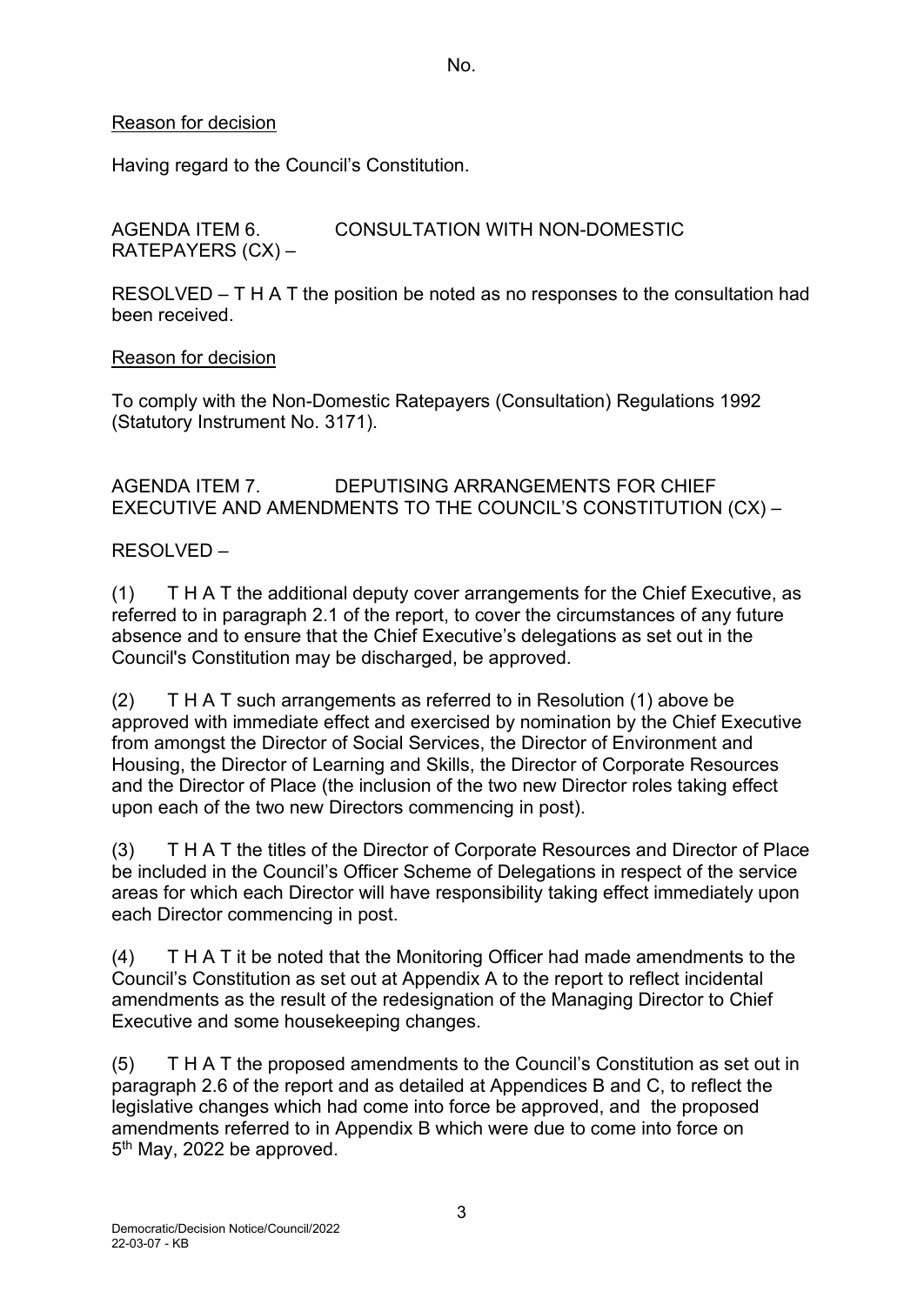## Reasons for decisions

(1-3) To ensure appropriate management arrangements in the circumstances of the absence of the Chief Executive.

(4) To amend the Council's Constitution to reflect changes previously approved by Council.

(5) To reflect current and pending statutory provisions.

AGENDA ITEM 8(a) DRAFT LOCAL HOUSING STRATEGY 2021-2026 (REF) –

RESOLVED – T H A T the Draft Local Housing Strategy as considered by Cabinet on 14<sup>th</sup> February 2022 Minute No C809 be approved.

## Reason for decision

Having regard to the contents of the report and discussions at the meeting.

AGENDA ITEM 8(b) PAY POLICY 2022/23 (REF) –

RESOLVED – T H A T the Pay Policy attached to the report to Cabinet on  $14<sup>th</sup>$ February 2022 Minute No C814 be approved.

## Reason for decision

To respond to the legal requirement under the Localism Act and to provide openness and accountability in how the Council rewarded its staff.

AGENDA ITEM 8(c) DRAFT VALE OF GLAMORGAN PETITION SCHEME  $(REF)$  –

RESOLVED – T H A T the Draft Vale of Glamorgan Petition Scheme at Appendix 1 to the report to Cabinet on 14<sup>th</sup> February 2022 Minute No C817 be approved with effect from 5<sup>th</sup> May, 2022 and incorporated into the Council's Constitution.

## Reason for decision

Having regard to the contents of the report and discussions at the meeting.

AGENDA ITEM 8(d) FINAL PROPOSALS FOR THE REVENUE BUDGET 2022/23 (REF) –

The below Recorded Vote took place on Councillor Carroll's amendment motion (as seconded by Councillor Bailey) to transfer £2.4m from reserves to support the base budget and that there be no increase in Council Tax for 2022/23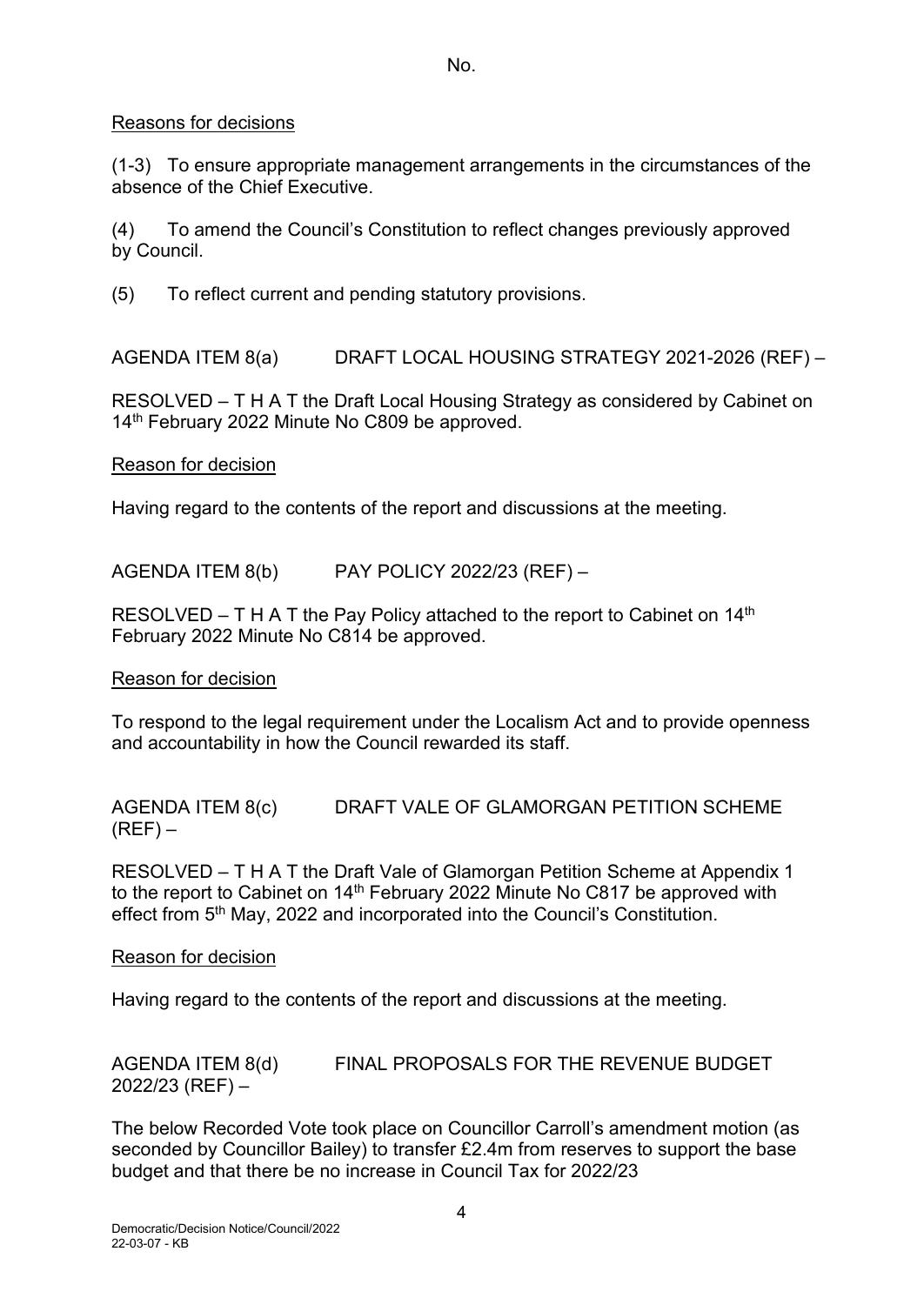| <b>Members</b>           | For        | <b>Against</b> | <b>Abstain</b> |
|--------------------------|------------|----------------|----------------|
| <b>Julie Aviet</b>       |            | $\sqrt{ }$     |                |
| <b>Vincent Bailey</b>    | $\sqrt{ }$ |                |                |
| <b>Rhiannon Birch</b>    |            | $\sqrt{ }$     |                |
| Jonathan Bird            |            | $\sqrt{ }$     |                |
| <b>Bronwen Brooks</b>    |            | $\sqrt{}$      |                |
| <b>Lis Burnett</b>       |            | $\sqrt{}$      |                |
| George Carroll           | $\sqrt{}$  |                |                |
| <b>Christine Cave</b>    | $\sqrt{}$  |                |                |
| <b>Janice Charles</b>    | $\sqrt{}$  |                |                |
| <b>Millie Collins</b>    | $\sqrt{}$  |                |                |
| <b>Geoff Cox</b>         |            | $\sqrt{ }$     |                |
| <b>Robert Crowley</b>    | $\sqrt{ }$ |                |                |
| Andrew R.T. Davies       | V          |                |                |
| Pamela Drake             |            | $\sqrt{}$      |                |
| <b>Vince Driscoll</b>    | V          |                |                |
| <b>Stewart Edwards</b>   | V          |                |                |
| Ben Gray                 |            | $\sqrt{}$      |                |
| <b>Owen Griffiths</b>    | $\sqrt{}$  |                |                |
| <b>Stephen Griffiths</b> | V          |                |                |
| <b>Sally Hanks</b>       |            | $\sqrt{}$      |                |
| Nic Hodges               | $\sqrt{}$  |                |                |
| Hunter Jarvie            |            | $\sqrt{ }$     |                |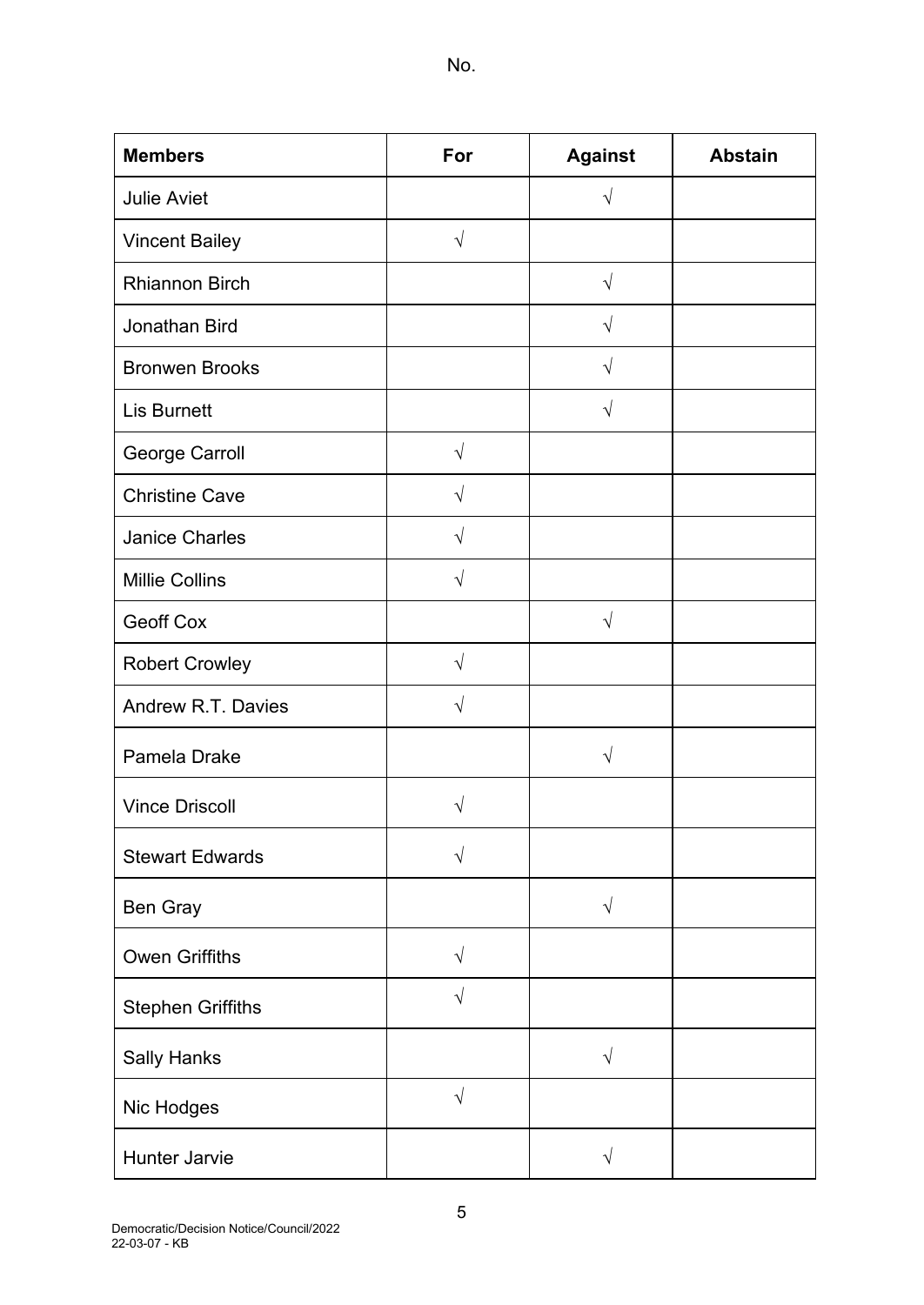| Gwyn John               |            | V          |  |
|-------------------------|------------|------------|--|
| lan Johnson             | $\sqrt{ }$ |            |  |
| Gordon Kemp             | $\sqrt{ }$ |            |  |
| Peter King              |            | $\sqrt{ }$ |  |
| Kevin Mahoney           | $\sqrt{}$  |            |  |
| Kathryn McCaffer        |            | $\sqrt{}$  |  |
| Anne Moore              |            | $\sqrt{ }$ |  |
| <b>Neil Moore</b>       |            | V          |  |
| Michael Morgan          |            | V          |  |
| Jayne Norman            |            | $\sqrt{}$  |  |
| Rachel Nugent-Finn      | $\sqrt{}$  |            |  |
| <b>Andrew Parker</b>    |            | $\sqrt{ }$ |  |
| <b>Bob Penrose</b>      | $\sqrt{}$  |            |  |
| <b>Sandra Perkes</b>    |            |            |  |
| <b>Andrew Robertson</b> | $\sqrt{}$  |            |  |
| Ruba Sivagnanam         |            | $\sqrt{2}$ |  |
| John Thomas             |            | $\sqrt{ }$ |  |
| <b>Neil Thomas</b>      |            | $\sqrt{}$  |  |
| <b>Steffan Wiliam</b>   | $\sqrt{ }$ |            |  |
| Margaret Wilkinson      |            | $\sqrt{}$  |  |
| <b>Edward Williams</b>  |            | $\sqrt{ }$ |  |
| <b>Mark Wilson</b>      |            | $\sqrt{ }$ |  |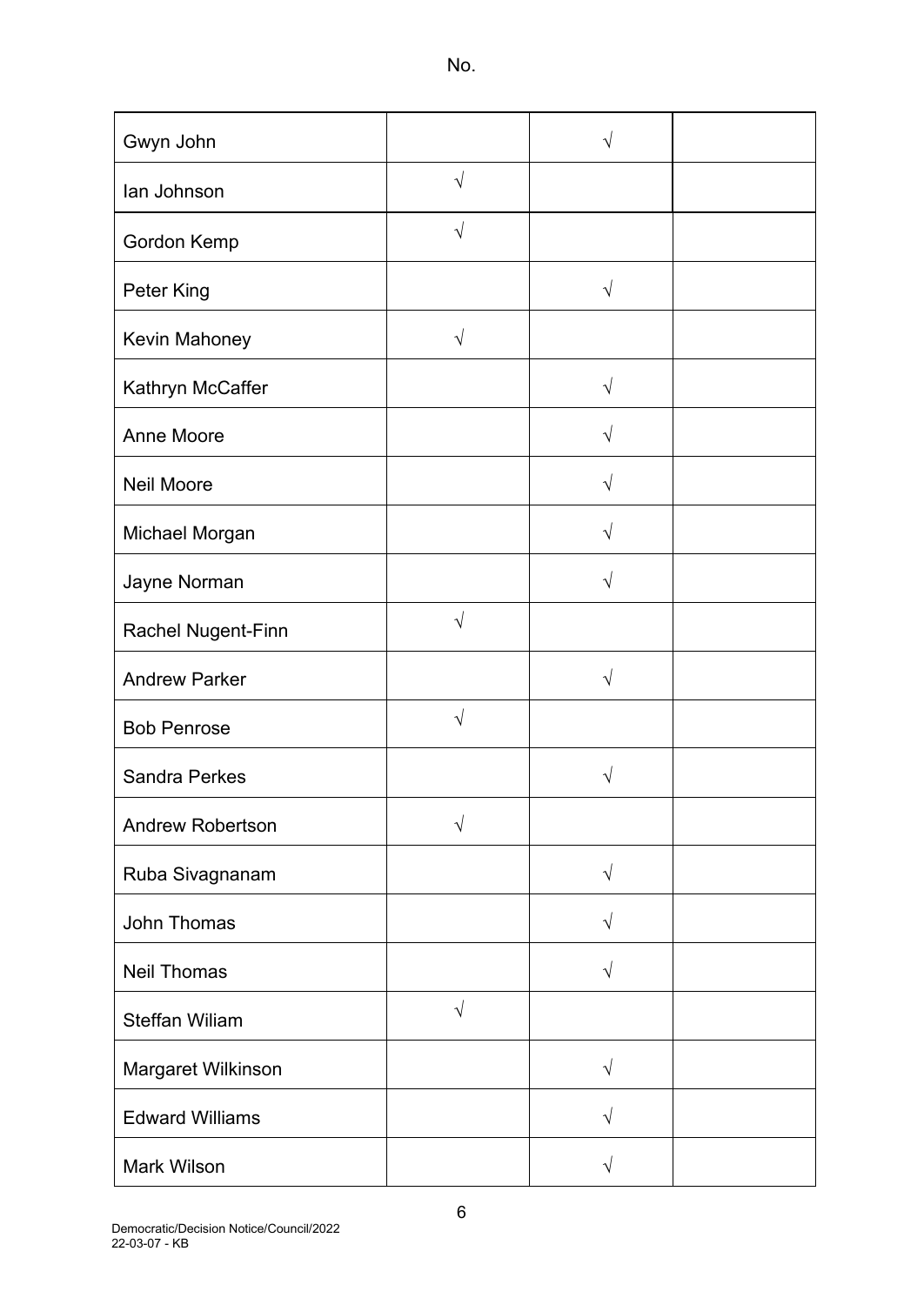| <b>TOTAL</b> | 10<br>$\cdot$ | --<br>∠J |  |
|--------------|---------------|----------|--|
|--------------|---------------|----------|--|

The Amendment Motion was not carried.

The below Recorded Vote then took place on the recommendations as contained within the report, containing supplementary information, having been moved by the Leader and seconded by Councillor Burnett;

| <b>Members</b>         | For        | <b>Against</b> | <b>Abstain</b> |
|------------------------|------------|----------------|----------------|
| <b>Julie Aviet</b>     | $\sqrt{ }$ |                |                |
| <b>Vincent Bailey</b>  |            | $\sqrt{}$      |                |
| <b>Rhiannon Birch</b>  | $\sqrt{}$  |                |                |
| Jonathan Bird          | $\sqrt{}$  |                |                |
| <b>Bronwen Brooks</b>  | $\sqrt{ }$ |                |                |
| <b>Lis Burnett</b>     | $\sqrt{ }$ |                |                |
| <b>George Carroll</b>  |            | $\sqrt{2}$     |                |
| <b>Christine Cave</b>  |            | $\sqrt{}$      |                |
| <b>Janice Charles</b>  |            | $\sqrt{}$      |                |
| <b>Millie Collins</b>  |            | $\sqrt{}$      |                |
| <b>Geoff Cox</b>       | $\sqrt{2}$ |                |                |
| <b>Robert Crowley</b>  |            | $\sqrt{}$      |                |
| Andrew R.T. Davies     |            | $\sqrt{}$      |                |
| Pamela Drake           | $\sqrt{ }$ |                |                |
| <b>Vince Driscoll</b>  |            | V              |                |
| <b>Stewart Edwards</b> |            | $\sqrt{}$      |                |
| Ben Gray               | $\sqrt{}$  |                |                |
| <b>Owen Griffiths</b>  |            | $\sqrt{}$      |                |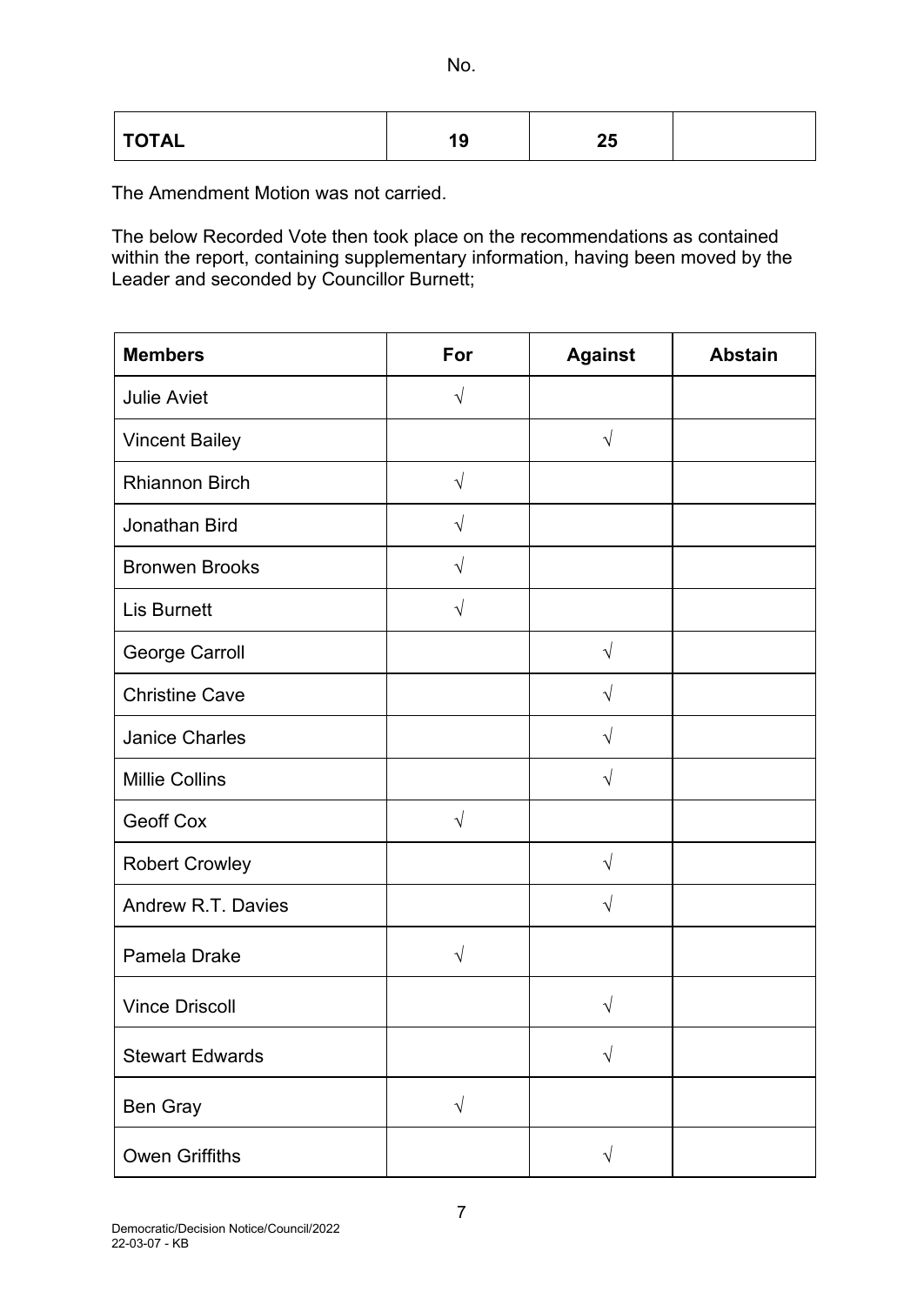| <b>Stephen Griffiths</b> |            | V          |  |
|--------------------------|------------|------------|--|
| <b>Sally Hanks</b>       | $\sqrt{ }$ |            |  |
| Nic Hodges               |            | $\sqrt{}$  |  |
| <b>Hunter Jarvie</b>     | $\sqrt{}$  |            |  |
| Gwyn John                | V          |            |  |
| lan Johnson              |            | $\sqrt{ }$ |  |
| Gordon Kemp              |            | $\sqrt{}$  |  |
| Peter King               | $\sqrt{ }$ |            |  |
| Kevin Mahoney            |            | $\sqrt{}$  |  |
| Kathryn McCaffer         | $\sqrt{}$  |            |  |
| <b>Anne Moore</b>        | N          |            |  |
| <b>Neil Moore</b>        | $\sqrt{}$  |            |  |
| Michael Morgan           | N          |            |  |
| Jayne Norman             | N          |            |  |
| Rachel Nugent-Finn       |            | $\sqrt{}$  |  |
| <b>Andrew Parker</b>     |            |            |  |
| <b>Bob Penrose</b>       |            | $\sqrt{ }$ |  |
| <b>Sandra Perkes</b>     | $\sqrt{ }$ |            |  |
| <b>Andrew Robertson</b>  |            | $\sqrt{ }$ |  |
| Ruba Sivagnanam          | $\sqrt{ }$ |            |  |
| John Thomas              | $\sqrt{ }$ |            |  |
| <b>Neil Thomas</b>       | $\sqrt{}$  |            |  |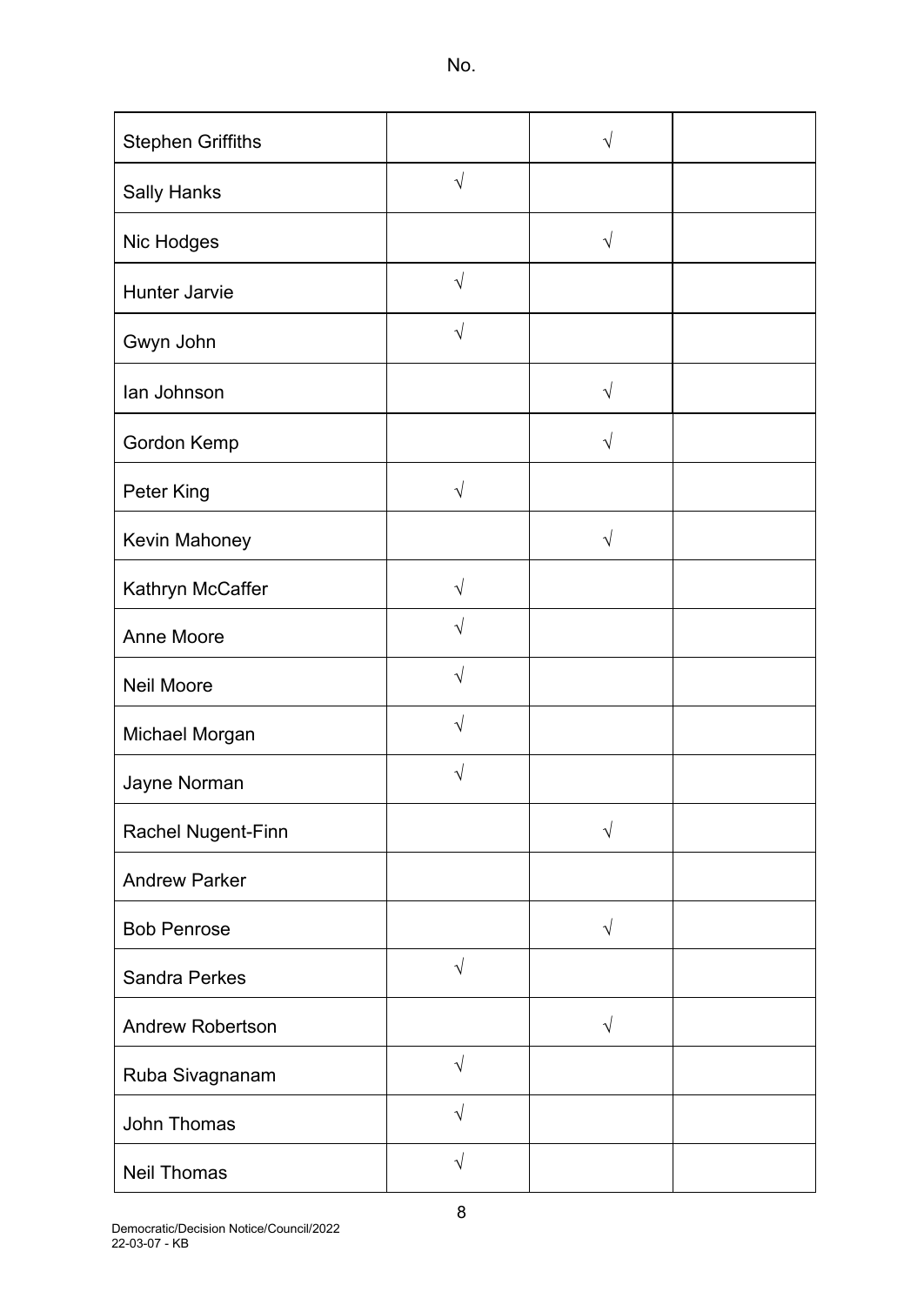| <b>Steffan Wiliam</b>  |    |    |  |
|------------------------|----|----|--|
| Margaret Wilkinson     | ́  |    |  |
| <b>Edward Williams</b> |    |    |  |
| <b>Mark Wilson</b>     | ́  |    |  |
| <b>TOTAL</b>           | 24 | 19 |  |

NB. Due to technical difficulties Councillor Parker was unable to take part in the vote on the above motion.

The Motion was carried with it subsequently being

## RESOLVED –

(1) T H A T the budget for 2022/23 be fixed at £272.558 million including a provision of £290k for discretionary rate relief to rural shops and post offices and charitable organisations.

(2) T H A T the budgets for 2022/23 as set out in Appendix B to the report and in the following table be approved:

|                                                   | £000    |
|---------------------------------------------------|---------|
| Schools                                           | 104,953 |
| Strategy, Culture, Community Learning & Resources | 8,956   |
| <b>Additional Learning Needs</b>                  | 3,334   |
| <b>Standards and Provision</b>                    | 3,547   |
| <b>Directors Office</b>                           | 242     |
| <b>Children &amp; Young People</b>                | 18,581  |
| <b>Adult Services</b>                             | 53,816  |
| Resource Management & Safeguarding                | 7,742   |
| <b>Youth Offending Service</b>                    | 730     |
| Neighbourhood & Transport Services                | 28,190  |
| <b>Building Services</b>                          | 0       |
| <b>Regulatory Services</b>                        | 2,103   |
| <b>Council Fund Housing</b>                       | 1,444   |
| <b>Resources</b>                                  | 983     |
| <b>Housing Benefits</b>                           | 692     |
| Regeneration                                      | 2,419   |
| <b>Development Management</b>                     | 1,300   |
| <b>Private Housing</b>                            | 413     |
| <b>General Policy</b>                             | 34,109  |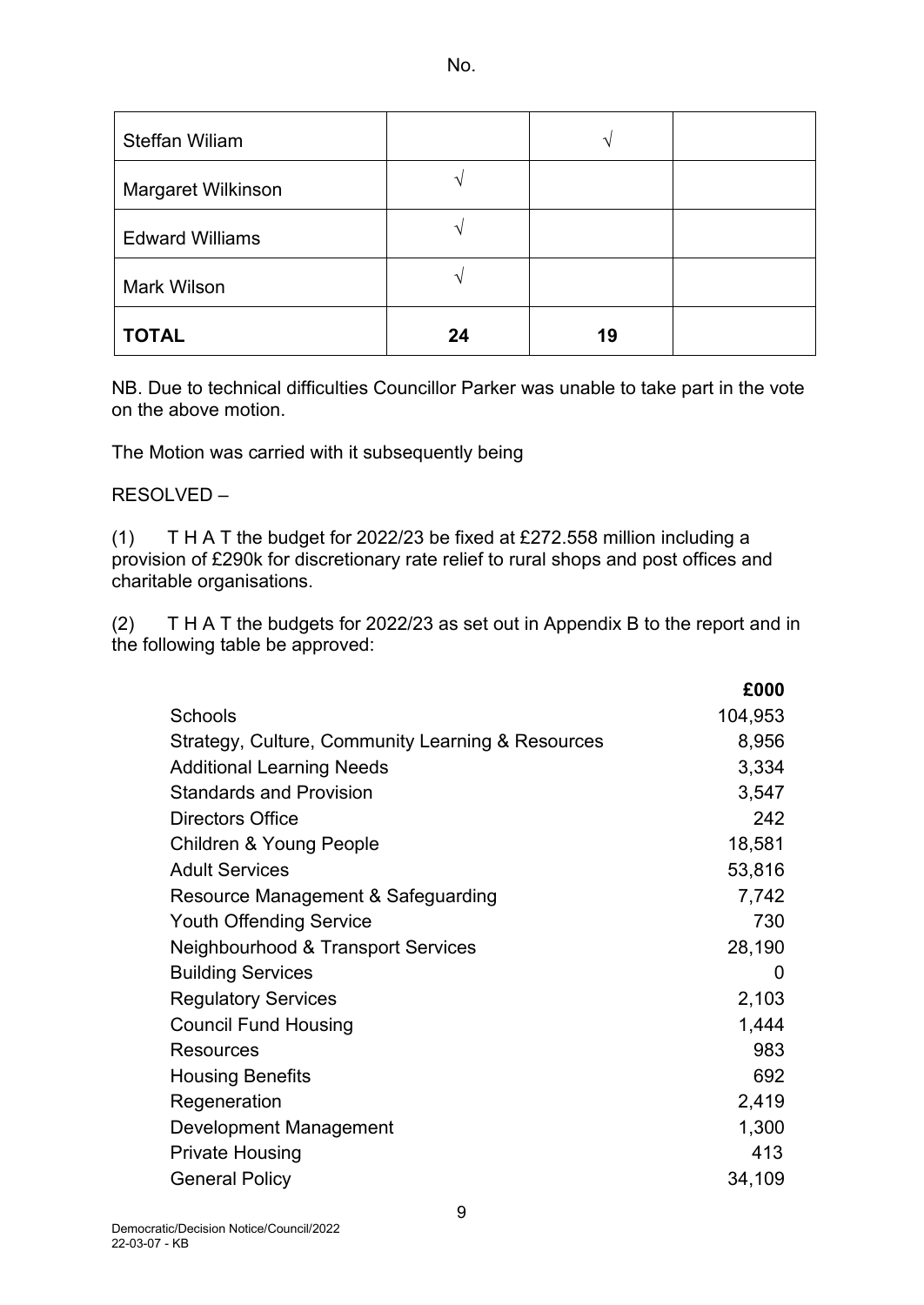| Use of Reserves    | (996)   |
|--------------------|---------|
| <b>Grand Total</b> | 272,558 |

(3) T H A T the recommendations regarding Net Growth for 2022/23 as set out in Appendix C and efficiencies set out in paragraph 2.6 be approved.

(4) T H A T the proposed draft report on Education Budget and Indicator Based Assessment (IBA) at Appendix A be endorsed and the Director of Learning and Skills make arrangements for it to be forwarded to the School Budget Forum

Reasons for decisions

- (1) To set the 2022/23 budget in line with statutory requirements.
- (2) To allocate budgets to services.
- (3) To reduce risk to services and balance the budget.
- (4) To present the report to the Schools Budget Forum.

AGENDA ITEM 8(e) CAPITAL STRATEGY 2022/23 AND FINAL CAPITAL PROPOSALS 2022/3 TO 2026/27 (REF) –

RESOLVED –

(1) T H A T the Capital Strategy 2022/23 as set out in Appendix 1 to the report be approved.

(2) T H A T the final Capital Programme for the years 2022/23 to 2026/27 as set out in Appendix 2 to the report be approved.

(3) T H A T the Chief Executive and the Head of Finance, in consultation with the Cabinet Member for Performance and Resources, be granted delegated authority to make additions, deletions or transfers to or from the 2022/23 to 2026/27 Housing Improvement Programme as appropriate.

(4) T H A T the Chief Executive and the Head of Finance, in consultation with the Cabinet Member for Performance and Resources, be granted delegated authority to make additions, deletions or transfers to or from the 2022/23 to 2026/27 Asset Renewal budgets as appropriate.

(5) T H A T the Chief Executive and the Head of Finance, in consultation with the Cabinet Member for Performance and Resources, be granted delegated authority to make additions, deletions or transfers to S106 funded schemes subject to Member consultation as required under the existing process.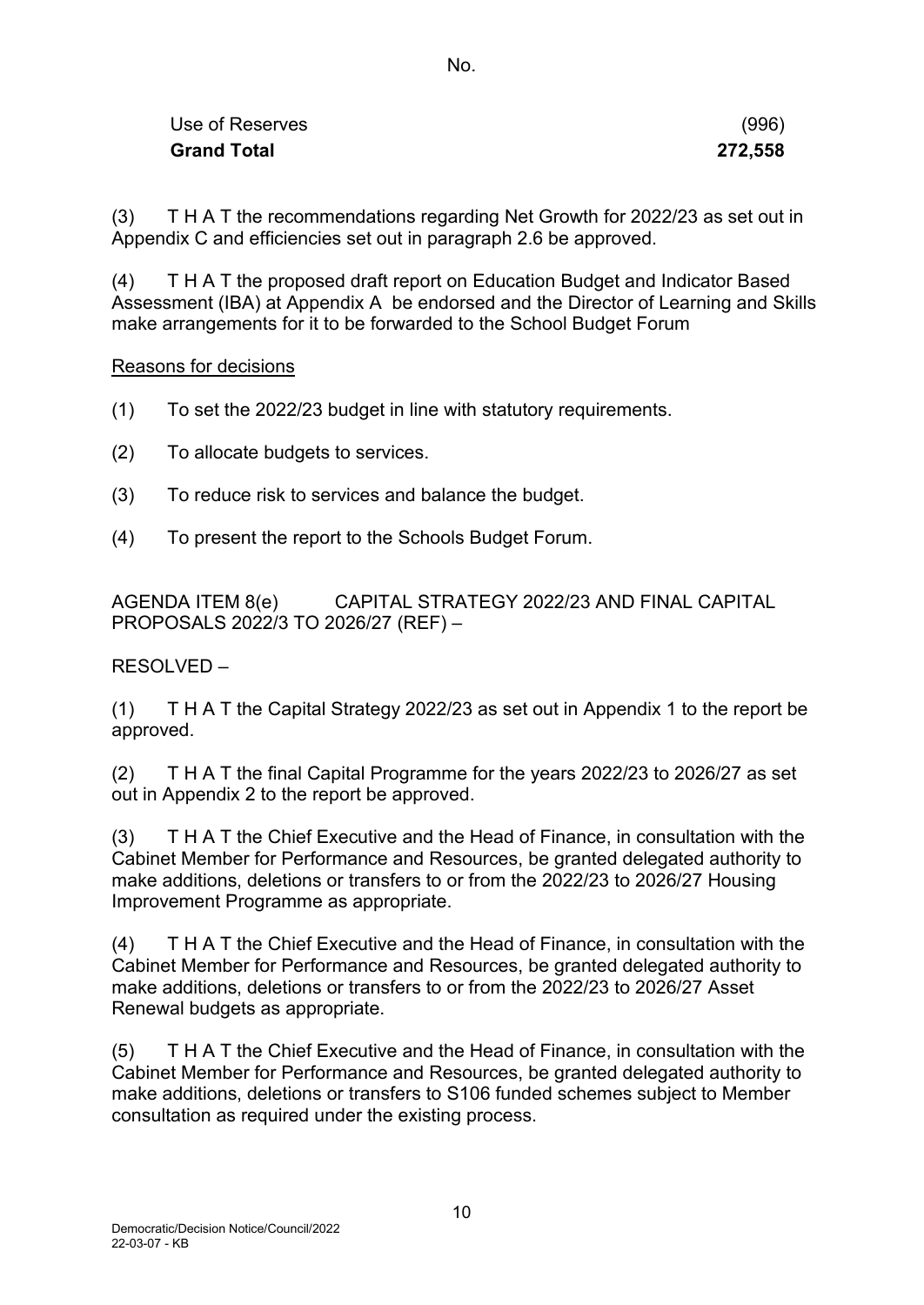(6) T H A T the Chief Executive and the Head of Finance, in consultation with the Cabinet Member for Performance and Resources, be granted delegated authority to make additions, deletions or transfers to or from Energy Management Schemes.

(7) T H A T the Chief Executive and the Head of Finance, in consultation with the Cabinet Member for Performance and Resources, be granted delegated authority to make additions, deletions or transfers to or from the Building Strong Communities Fund schemes.

(8) T H A T the Chief Executive and the Head of Finance, in consultation with the Cabinet Member for Performance and Resources, be granted delegated authority to make additions, deletions or transfers to or from the Sustainable Communities for Learning Band B programme (Previously 21st Century Schools schemes).

(9) T H A T the reprofiling of the Housing Improvement Programme for the years 2022/23 to 2026/27 as shown in paragraph 2.51 of the report be approved.

# Reasons for decisions

- (1) To approve the Capital Strategy for 2022/23.
- (2) To set and approve future capital programmes to 2026/27.
- (3) To enable the Housing Capital budget to be managed effectively.
- (4) To enable the Asset Renewal budgets to be managed effectively.
- (5) To enable S106 schemes to be managed effectively.
- (6) To enable the Energy Management Schemes to be managed effectively.

(7) To enable the Building Stronger Communities Fund to be managed effectively.

(8) To enable the Sustainable Communities for Learning Band B programme to be managed effectively.

(9) To reflect the work programme for the Housing Improvement Schemes.

AGENDA ITEM 8(f) FINAL HOUSING REVENUE ACCOUNT (HRA) BUDGET PROPOSALS 2022/23 (REF) –

# RESOLVED –

(1) T H A T the final Housing Revenue Account budget proposals for 2022/23 be approved as outlined below: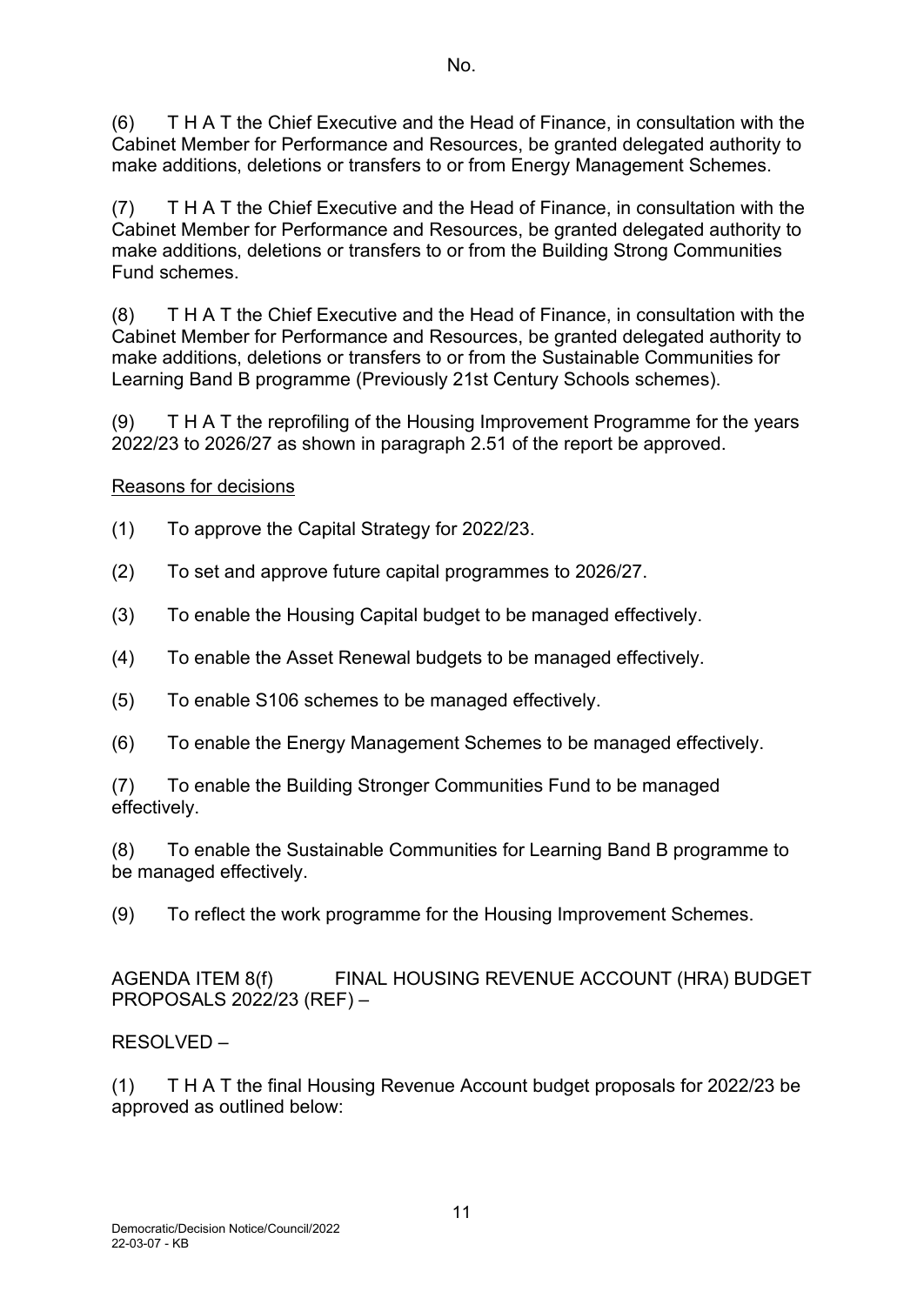|                                                                                                                                                                                                                                    | <b>Proposed Budget</b><br>2022/23               |
|------------------------------------------------------------------------------------------------------------------------------------------------------------------------------------------------------------------------------------|-------------------------------------------------|
|                                                                                                                                                                                                                                    | £'000                                           |
| Expenditure<br>Supervision & Management<br>Repairs & Maintenance<br><b>Capital Financing Costs</b><br>Rent, Rates and Taxes and Other Charges<br>Increase in Bad Debt Provision<br>Capital Expenditure from Revenue Account (CERA) | 5,544<br>3,727<br>4,963<br>237<br>673<br>18,452 |
| Income                                                                                                                                                                                                                             |                                                 |
| <b>Dwelling Rents</b><br><b>Non Dwelling Rents</b><br>Interest<br><b>Charges for Services and Facilities</b>                                                                                                                       | (21, 299)<br>(162)<br>(5)<br>(545)              |
| Contribution towards expenditure<br><b>Grant Income</b><br>(Surplus)/Deficit for the Year                                                                                                                                          | (303)<br>(205)<br>11,077                        |
| Working Balance Brought Forward as at 1 <sup>st</sup> April 2022                                                                                                                                                                   | (12,000)                                        |
| Working Balance Carried Forward as at 31 <sup>st</sup> March 2023                                                                                                                                                                  | (923)                                           |

(2) T H A T an average rent increase of 2.75%, as set out in paragraphs 2.8-2.10 of the report, be approved.

(3) T H A T the increase suggested for other services, as set out in paragraphs 2.11-2.24 of the report, be approved.

(4) T H A T the following charges for 2022/23 financial year be approved:

| <b>Current Charges</b> | <b>Proposed Charges</b>                     |
|------------------------|---------------------------------------------|
| £7.87 per week         | £7.45 per week                              |
| £10.92 per week        | £12.01 per week                             |
|                        |                                             |
| £1.29 per week         | £1.29 per week                              |
|                        | £2.20 per week                              |
| £1.34 per week         | £1.35 per week                              |
| £2.52 per week         | £2.57 per week                              |
| £1.63 per week         | £1.68 per week                              |
|                        |                                             |
| £0.48 per week         | £0.38 per week                              |
|                        | Warden Housing Management<br>£2.20 per week |

12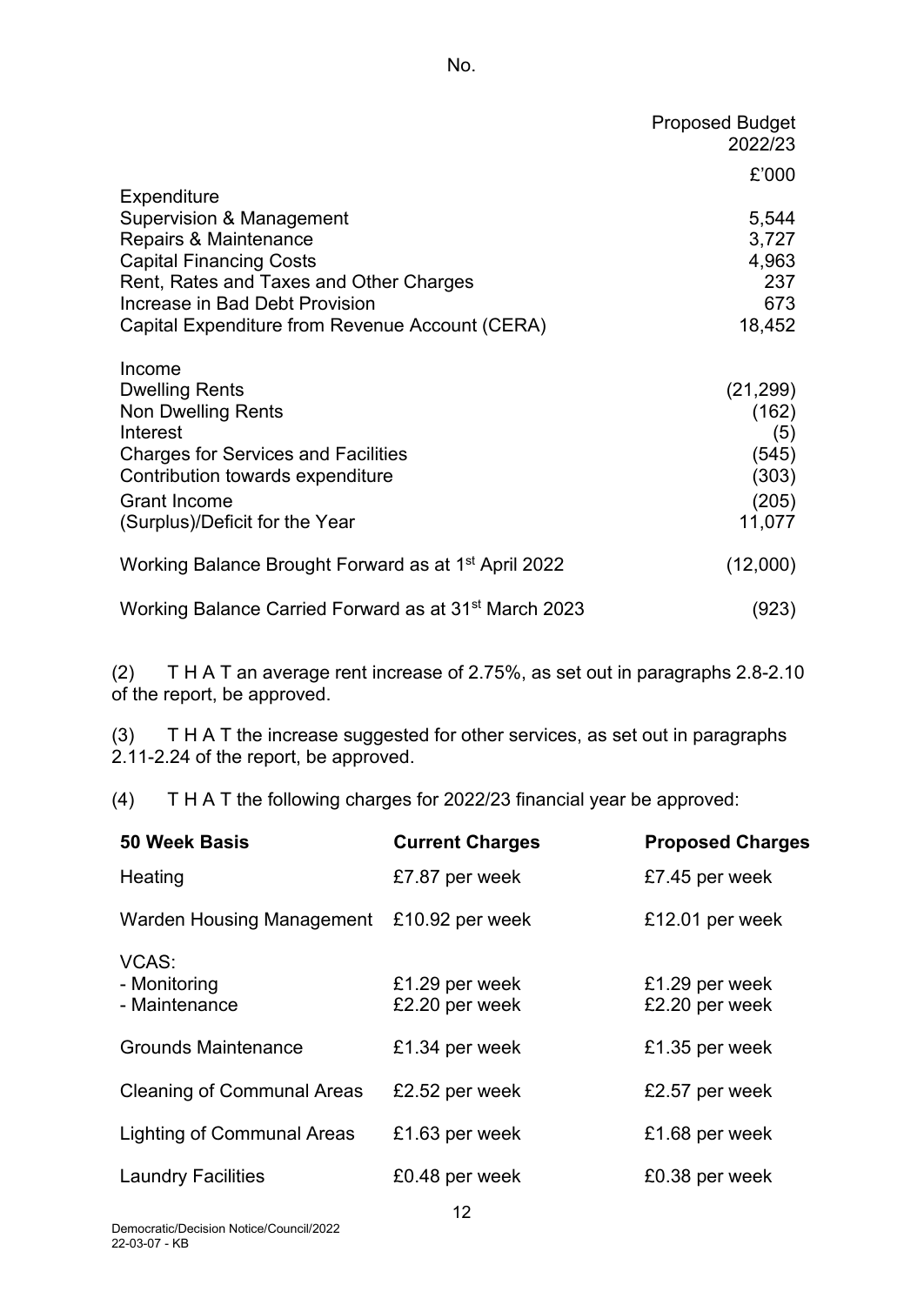| <b>Window Cleaning</b>           | £0.17 per week    | £0.18 per week                                                                         |
|----------------------------------|-------------------|----------------------------------------------------------------------------------------|
| <b>Lift Maintenance</b>          | £1.07 per week    | £0.53 per week                                                                         |
| Door Entry                       | £0.44 per week    | £0.25 per week                                                                         |
| Intercom                         | £0.92 per week    | £0.84 per week                                                                         |
| <b>CCTV</b>                      | £0.92 per week    | £0.94 per week<br>Based on the Rateable                                                |
| <b>Sewerage Treatment Plants</b> | £374.73 per annum | Value (RV) from the<br><b>Welsh Water Schedule</b><br>2022/23                          |
| <b>Cesspool Emptying</b>         | £362.00 per annum | Based on the Rateable<br>Value (RV) from the<br><b>Welsh Water Schedule</b><br>2022/23 |

(5) T H A T all changes to rents and service charges be implemented from 1<sup>st</sup> April 2022, with the first week of April being a non-chargeable rent week and that increase notices be sent to tenants 28 days in advance of the new charges coming into effect.

## Reason for decisions

(1-5) In order that charges are approved, new rent levels are set within the specified Welsh Government guidelines and to meet the tenant notification deadline as required by statute.

AGENDA ITEM 8(g) TREASURY MANAGEMENT AND INVESTMENT STRATEGY 2022/23 AND UPDATE FOR 2021/22 (REF) –

RESOLVED – T H A T the proposals of the Cabinet as set out in Cabinet Minute No. C843, 28th February, 2022, be approved.

Reason for decision

To meet the requirements of the Local Government Act 2003.

AGENDA ITEM 8(h) DRAFT VALE OF GLAMORGAN COUNCIL ANNUAL DELIVERY PLAN 2022-23 (REF) –

RESOLVED – T H A T the proposal of the Cabinet, as set out in Cabinet Minute No. C847, 28th February, 2022 be approved.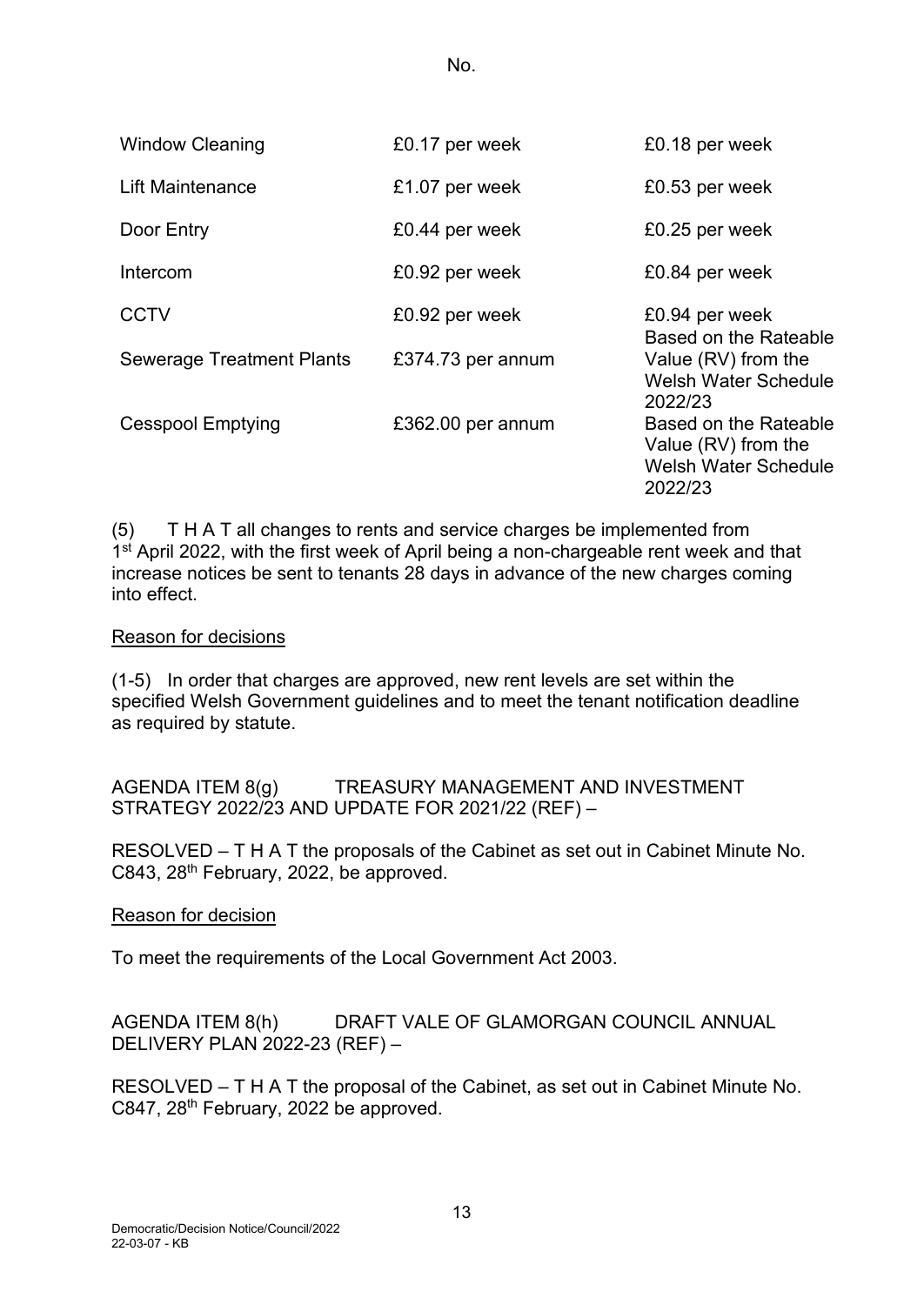# Reason for decision

Having regard to the contents of the report and discussions at the meeting.

AGENDA ITEM 8(i) HOUSING REVENUE ACCOUNT BUSINESS PLAN (REF) –

RESOLVED - T H A T the Housing Revenue Business Plan attached to the report to Cabinet on 28th February 2022 Min no C851 be approved.

# Reason for decision

To enable the submission of the above Plan to Welsh Government by the required deadline of 31st March, 2022.

AGENDA ITEM 8(j) CARDIFF AND VALE OF GLAMORGAN POPULATION NEEDS ASSESSMENT 2022 (REF) –

# RESOLVED –

(1) T H A T the contents of the report to Cabinet on  $28<sup>th</sup>$  February 2022 Min no C857 be noted and approved.

(2) T H A T the Cardiff and the Vale of Glamorgan Population Needs Assessment 2022 as reported to Cabinet on 28th February 2022 Min no C857 be approved.

# Reasons for decisions

(1&2) To meet the requirements of the statutory framework under which the Population Needs Assessment was produced.

AGENDA ITEM 8(k) NATIONAL COLLABORATIVE ARRANGEMENTS FOR WELSH (VALE OF GLAMORGAN) ADOPTION AND FOSTERING SERVICES – NATIONAL ADOPTION SERVICES FOR WALES AND FOSTER WALES – ENHANCING GOVERNANCE, LEADERSHIP AND ENABLING (REF) –

# RESOLVED –

(1) T H A T the entering into an Agreement ("the Agreement") (appended at Appendix 3 to the Cabinet report of 28th February 2022 Minute no C858 ) for the establishment of a Joint Committee for the National Adoption Service for Wales ("NAS") as it assumed responsibility for Foster Wales be approved.

(2) T H A T the Cabinet Member with portfolio responsibility for Social Care and Health be the Council's nominated representative as a voting member of the Joint Committee.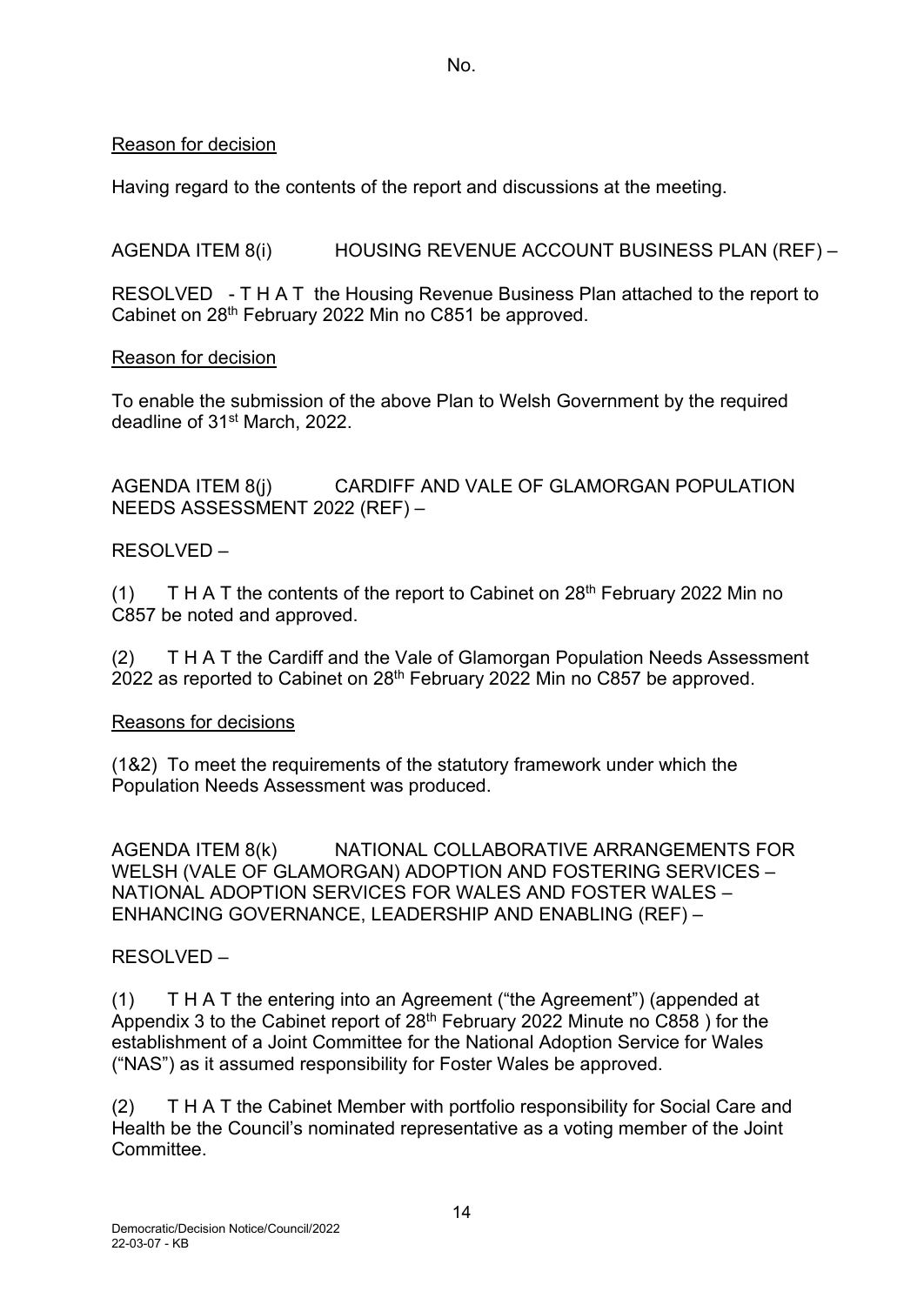(3) T H AT Delegated Authority be granted to the Monitoring Officer/Head of Legal and Democratic Services to enter into the Agreement on behalf of the Council.

# Reason for decisions

(1-3) Having regard to the proposals of Cabinet and Appendix 3 to the report to Cabinet on 28<sup>th</sup> February.2022 Minute no C858.

AGENDA ITEM 8(l) NON-DOMESTIC RATES – RETAIL, HOSPITALITY AND LEISURE RATES RELIEF (REF) –

# RESOLVED –

(1) T H A T the Retail, Hospitality and Leisure Rates Relief Scheme for 2022-23, as contained in the report to Cabinet on 28<sup>th</sup> February 2022 Minute no C860, in accordance with the provisions contained in Section 47 of the Local Government Finance Act 1988 be adopted.

(2) T H A T award relief to all qualifying businesses as in accordance with the Non-domestic Rates Retail, Hospitality and Leisure Rates Relief Guidance issued by the Welsh Government attached at Appendix A to the report to Cabinet on 28<sup>th</sup> February 2022 Minute no C860 be agreed.

(3) T H A T award entitlement to eligible businesses following receipt of a valid application form be agreed.

# Reason for decisions

(1-3) To enable a scheme to be adopted using discretionary relief powers under Section 47 of the Local Government Finance Act 1988 for the provision of Retail, Hospitality and Leisure Rates Relief for qualifying business premises within the Vale of Glamorgan area.

NB. Although there was no dissent, and the motion was agreed, Councillor Cave highlighted that she abstained from the vote.

AGENDA ITEM 9. TO SET THE COUNCIL TAX 2022-23 –

RESOLVED –

(1) T H A T it be noted that at its meeting on  $6<sup>th</sup>$  December 2021, Cabinet (the Executive) calculated the following amounts for the year 2022/23 in accordance with regulations made under Section 33(5) of the Local Government Finance Act 1992:-

(a) 61,978 being the amount calculated by Cabinet (the Executive) in accordance with regulation 3 of the Local Authorities (Calculation of Council Tax Base) (Wales) Regulations 1995, as amended, as its council tax base for the year.

No.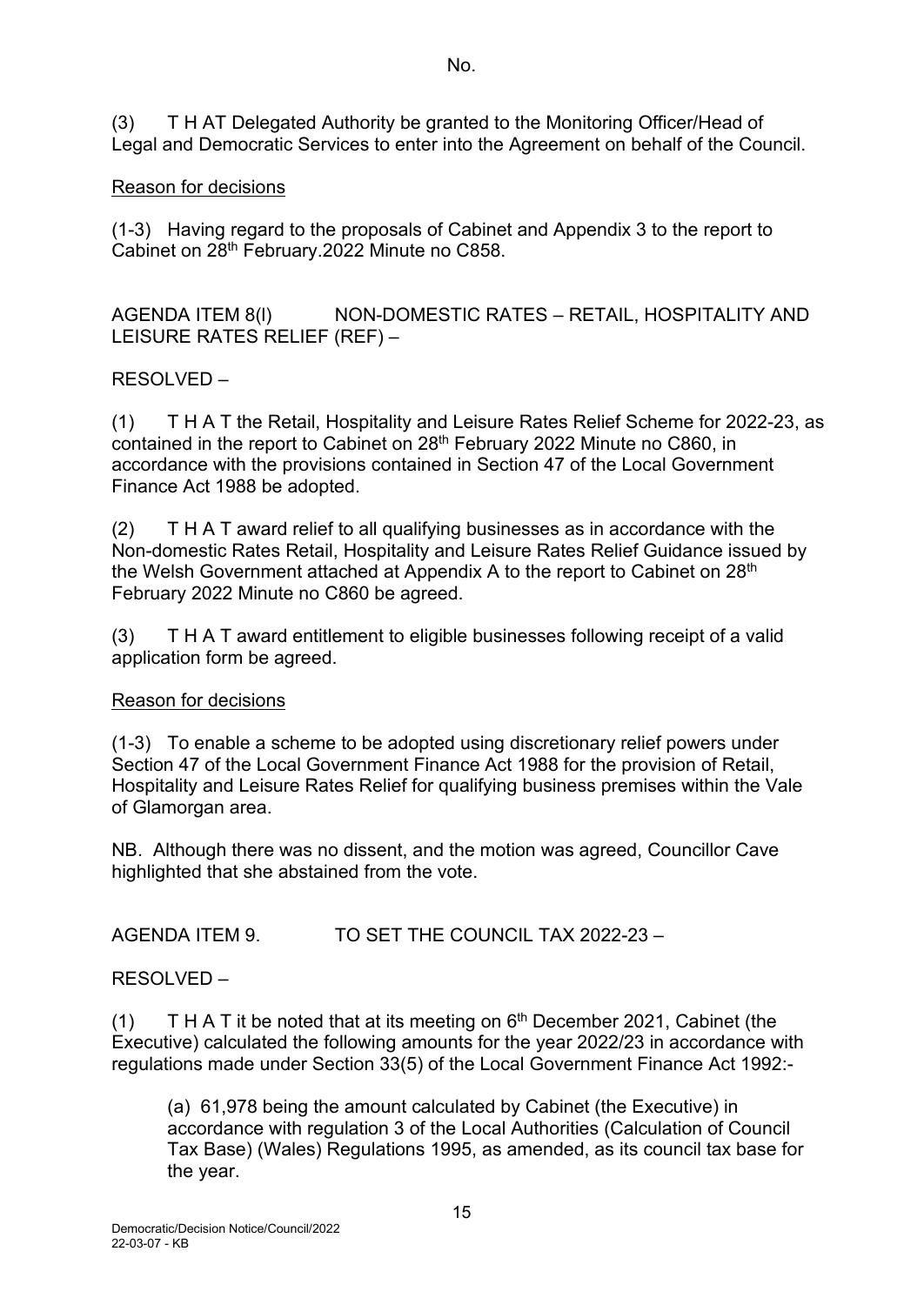## (b) Part of the Council's area

| <b>Barry</b>                         | 20,845 |
|--------------------------------------|--------|
| Colwinston                           | 373    |
| Cowbridge with Llanblethian          | 2,788  |
| Dinas Powys                          | 4,027  |
| Ewenny                               | 448    |
| Llancarfan                           | 479    |
| Llandough                            | 957    |
| Llandow                              | 432    |
| Llanfair                             | 382    |
| Llangan                              | 464    |
| Llanmaes                             | 252    |
| Llantwit Major                       | 4,317  |
| Michaelston                          | 229    |
| Penarth                              | 11,648 |
| Pendoylan                            | 356    |
| Penllyn                              | 1,062  |
| Peterston-Super-Ely                  | 551    |
| St. Athan                            | 1,524  |
| St. Brides Major                     | 1,418  |
| St. Donats                           | 210    |
| St. Georges and St. Brides-Super-Ely | 236    |
| St. Nicholas and Bonvilston          | 726    |
| <b>Sully and Lavernock</b>           | 2,591  |
| <b>Welsh St. Donats</b>              | 321    |
| Wenvoe                               | 1,569  |
| <b>Wick</b>                          | 541    |

The Council Tax base for Rhoose is 3,232.

being the amounts calculated by Cabinet (the Executive), in accordance with regulation 6 of the Regulations, as amended, as the amounts of its council tax base for the year for dwellings in those parts of its area to which one or more special items relate.

(2). T H A T the following amounts be now calculated by the Council for the year 2022/23 in accordance with Sections 32 to 36 of the Local Government Finance Act 1992:

(a) Aggregate of the amounts which the Council estimates for the items set out in Section 32 (2) (a) to (d) and (2A) of the Act (including Town / Community Council Precepts totalling £3,270,081) £410,130,189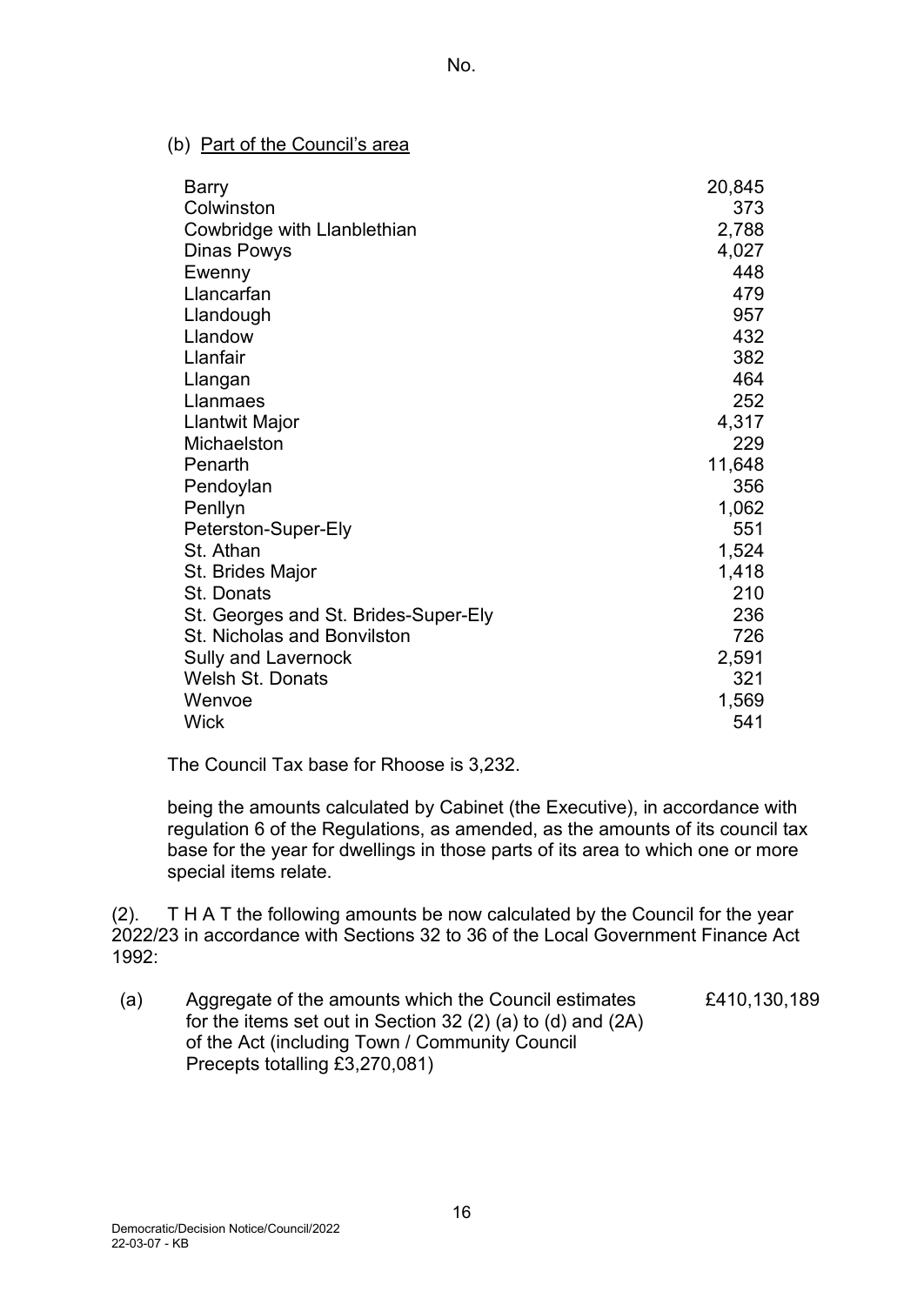| (b) | Aggregate of the amounts which the Council estimates<br>for the items set out in Section 32 $(3)$ $(a)$ , $(aa)$ and $(c)$ ,<br>and (3A) of the Act                                                                                                                                                                                          | £134,596,000 |
|-----|----------------------------------------------------------------------------------------------------------------------------------------------------------------------------------------------------------------------------------------------------------------------------------------------------------------------------------------------|--------------|
| (c) | Amount by which the aggregate at $(2)(a)$ above<br>exceeds the aggregate at (2)(b) above, calculated by<br>the Council, in accordance with Section 32(4) of the Act,<br>as its budget requirement for the year.                                                                                                                              | £275,538,189 |
| (d) | Aggregate of the sums which the Council estimates will<br>be payable for the year into its Council Fund in respect<br>of redistributed non-domestic rates, revenue support<br>grant, its council tax reduction scheme, additional grant<br>or special grant less certain Discretionary Non-Domestic<br><b>Rate Reliefs</b>                   | £185,725,128 |
| (e) | The amount at $(2)(c)$ above less the amount at $(2)(d)$<br>above, all divided by the amount at (1)(a) above,<br>calculated by the Council, in accordance with Section<br>33(1) of the Act as the basic amount of its council tax<br>for the year.                                                                                           | £1,449.11    |
| (f) | Aggregate amount of all special items referred to in<br>Section 34(1) of the Act.                                                                                                                                                                                                                                                            | £3,270,081   |
| (g) | Amount at (2)(e) above less the result given by dividing<br>the amount at $(2)(f)$ above by the amount at $(1)(a)$<br>above, calculated by the Council, in accordance with<br>Section 34(2) of the Act, as the basic amount of its<br>council tax for the year for dwellings in those parts of its<br>area to which no special item relates. | £1,396.35    |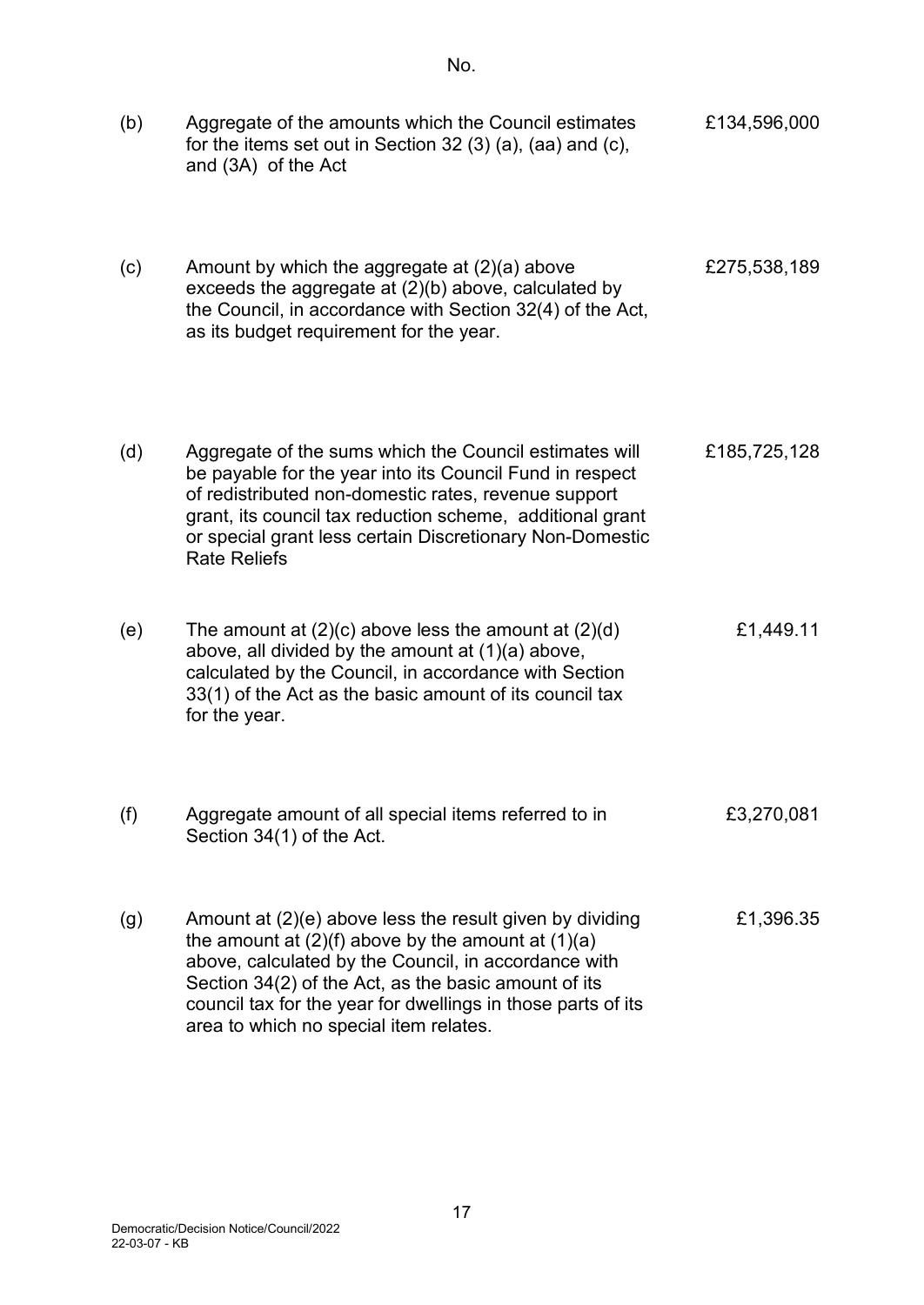# (h) Part of the Council's area **£**

| Barry                                | 1,455.95 |
|--------------------------------------|----------|
| Colwinston                           | 1,436.83 |
| Cowbridge with Llanblethian          | 1,474.66 |
| <b>Dinas Powys</b>                   | 1,427.12 |
| Ewenny                               | 1,445.85 |
| Llancarfan                           | 1,422.13 |
| Llandough                            | 1,439.14 |
| Llandow                              | 1,419.50 |
| Llanfair                             | 1,408.41 |
| Llangan                              | 1,419.57 |
| Llanmaes                             | 1,444.87 |
| Llantwit Major                       | 1,455.55 |
| Michaelston                          | 1,425.23 |
| Penarth                              | 1,478.88 |
| Pendoylan                            | 1,417.85 |
| Penllyn                              | 1,408.47 |
| Peterston-Super-Ely                  | 1,438.09 |
| St. Athan                            | 1,428.92 |
| St. Brides Major                     | 1,414.33 |
| St. Donats                           | 1,415.80 |
| St. Georges and St. Brides-Super-Ely | 1,420.33 |
| <b>St. Nicholas and Bonvilston</b>   | 1,472.34 |
| Sully and Lavernock                  | 1,434.71 |
| <b>Welsh St. Donats</b>              | 1,418.16 |
| Wenvoe                               | 1,420.44 |
| Wick                                 | 1,407.44 |

being the amounts given by adding to the amount at (2)(g) above the amounts of the special item or items relating to dwellings in those parts of the Council's area mentioned above divided in each case by the amount at (1)(b) above, calculated by the Council, in accordance with Section 34 (3) of the Act, as the basic amounts of its council tax for the year for dwellings in those parts of its area to which one or more special items relate.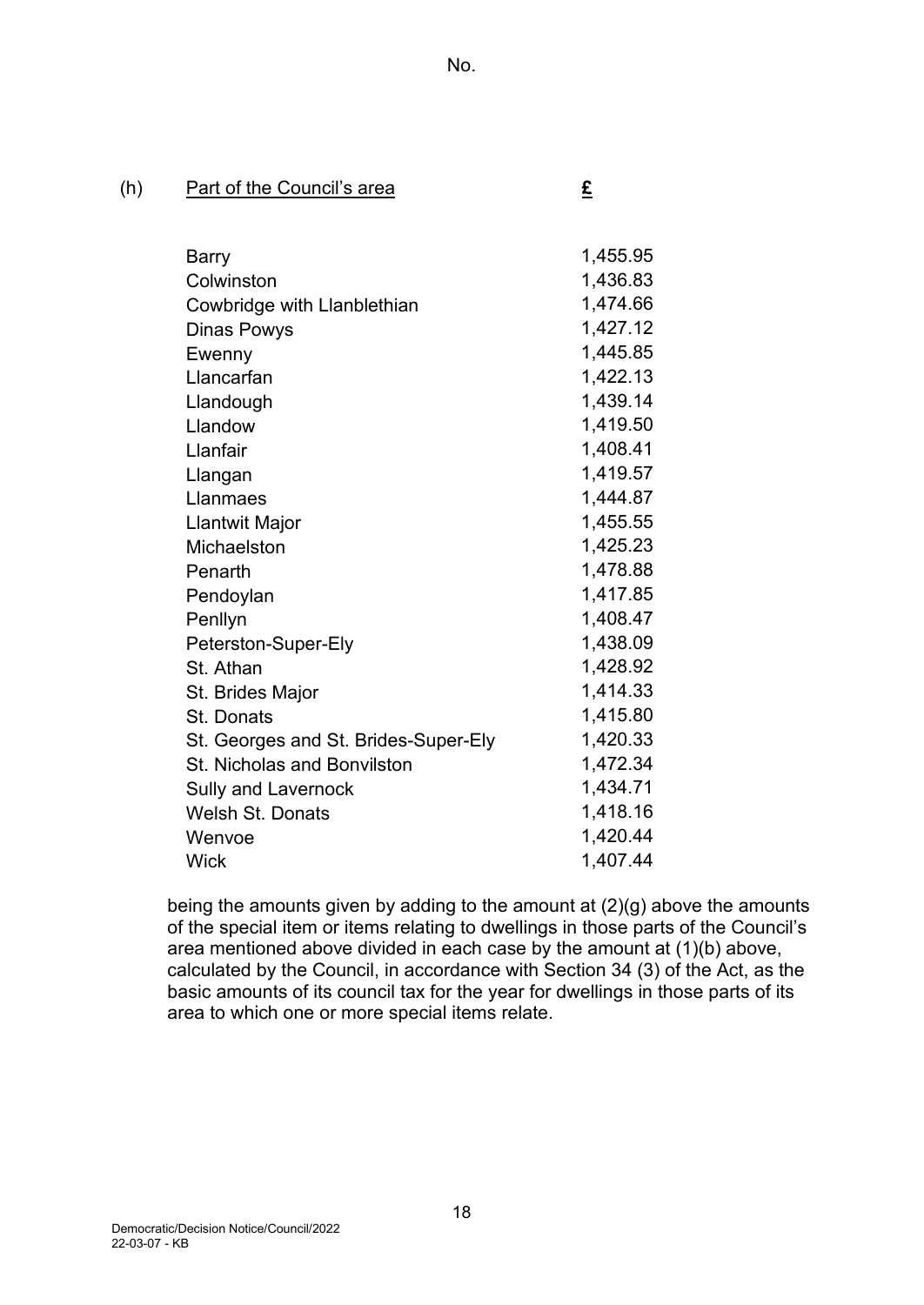| <u>(i) Part of the Council's Area</u> | Valuation Bands |          |              |          |          |          |          |          |          |
|---------------------------------------|-----------------|----------|--------------|----------|----------|----------|----------|----------|----------|
| £                                     | A               | B        | $\mathsf{C}$ | D        | E        | F        | G        | H        |          |
| <b>Barry</b>                          | 970.63          | 1,132.41 | 1,294.18     | 1,455.95 | 1,779.49 | 2,103.04 | 2,426.58 | 2,911.90 | 3,397.22 |
| Colwinston                            | 957.89          | 1,117.53 | 1,277.18     | 1,436.83 | 1,756.13 | 2,075.42 | 2,394.72 | 2,873.66 | 3,352.60 |
| Cowbridge with Llanblethian           | 983.11          | 1,146.96 | 1,310.81     | 1,474.66 | 1,802.36 | 2,130.06 | 2,457.77 | 2,949.32 | 3,440.87 |
| <b>Dinas Powys</b>                    | 951.41          | 1,109.98 | 1,268.55     | 1,427.12 | 1,744.26 | 2,061.40 | 2,378.53 | 2,854.24 | 3,329.95 |
| Ewenny                                | 963.90          | 1,124.55 | 1,285.20     | 1,445.85 | 1,767.15 | 2,088.45 | 2,409.75 | 2,891.70 | 3,373.65 |
| Llancarfan                            | 948.09          | 1,106.10 | 1,264.12     | 1,422.13 | 1,738.16 | 2,054.19 | 2,370.22 | 2,844.26 | 3,318.30 |
| Llandough                             | 959.43          | 1,119.33 | 1,279.24     | 1,439.14 | 1,758.95 | 2,078.76 | 2,398.57 | 2,878.28 | 3,357.99 |
| Llandow                               | 946.33          | 1,104.06 | 1,261.78     | 1,419.50 | 1,734.94 | 2,050.39 | 2,365.83 | 2,839.00 | 3,312.17 |
| Llanfair                              | 938.94          | 1,095.43 | 1,251.92     | 1,408.41 | 1,721.39 | 2,034.37 | 2,347.35 | 2,816.82 | 3,286.29 |
| Llangan                               | 946.38          | 1,104.11 | 1,261.84     | 1,419.57 | 1,735.03 | 2,050.49 | 2,365.95 | 2,839.14 | 3,312.33 |
| Llanmaes                              | 963.25          | 1,123.79 | 1,284.33     | 1,444.87 | 1,765.95 | 2,087.03 | 2,408.12 | 2,889.74 | 3,371.36 |
| Llantwit Major                        | 970.37          | 1,132.09 | 1,293.82     | 1,455.55 | 1,779.01 | 2,102.46 | 2,425.92 | 2,911.10 | 3,396.28 |
| Michaelston                           | 950.15          | 1,108.51 | 1,266.87     | 1,425.23 | 1,741.95 | 2,058.67 | 2,375.38 | 2,850.46 | 3,325.54 |
| Penarth                               | 985.92          | 1,150.24 | 1,314.56     | 1,478.88 | 1,807.52 | 2,136.16 | 2,464.80 | 2,957.76 | 3,450.72 |
| Pendoylan                             | 945.23          | 1,102.77 | 1,260.31     | 1,417.85 | 1,732.93 | 2,048.01 | 2,363.08 | 2,835.70 | 3,308.32 |
| Penllyn                               | 938.98          | 1,095.48 | 1,251.97     | 1,408.47 | 1,721.46 | 2,034.46 | 2,347.45 | 2,816.94 | 3,286.43 |
| Peterston-Super-Ely                   | 958.73          | 1,118.51 | 1,278.30     | 1,438.09 | 1,757.67 | 2,077.24 | 2,396.82 | 2,876.18 | 3,355.54 |
| Rhoose                                | 930.90          | 1,086.05 | 1,241.20     | 1,396.35 | 1,706.65 | 2,016.95 | 2,327.25 | 2,792.70 | 3,258.15 |
| St.Athan                              | 952.61          | 1,111.38 | 1,270.15     | 1,428.92 | 1,746.46 | 2,064.00 | 2,381.53 | 2,857.84 | 3,334.15 |
| St.Brides Major                       | 942.89          | 1,100.03 | 1,257.18     | 1,414.33 | 1,728.63 | 2,042.92 | 2,357.22 | 2,828.66 | 3,300.10 |
| St.Donats                             | 943.87          | 1,101.18 | 1,258.49     | 1,415.80 | 1,730.42 | 2,045.04 | 2,359.67 | 2,831.60 | 3,303.53 |
| St. Georges & St. Brides-Super-Ely    | 946.89          | 1,104.70 | 1,262.52     | 1,420.33 | 1,735.96 | 2,051.59 | 2,367.22 | 2,840.66 | 3,314.10 |
| St.Nicholas and Bonvilston            | 981.56          | 1,145.15 | 1,308.75     | 1,472.34 | 1,799.53 | 2,126.71 | 2,453.90 | 2,944.68 | 3,435.46 |
| Sully and Lavernock                   | 956.47          | 1,115.89 | 1,275.30     | 1,434.71 | 1,753.53 | 2,072.36 | 2,391.18 | 2,869.42 | 3,347.66 |
| Welsh St.Donats                       | 945.44          | 1,103.01 | 1,260.59     | 1,418.16 | 1,733.31 | 2,048.45 | 2,363.60 | 2,836.32 | 3,309.04 |
| Wenvoe                                | 946.96          | 1,104.79 | 1,262.61     | 1,420.44 | 1,736.09 | 2,051.75 | 2,367.40 | 2,840.88 | 3,314.36 |
| <b>Wick</b>                           | 938.29          | 1,094.68 | 1,251.06     | 1,407.44 | 1,720.20 | 2,032.97 | 2,345.73 | 2,814.88 | 3,284.03 |

being the amounts given by multiplying the amounts at (2)(g) and (2)(h) above by the number which, in the proportion set out in Section 5 (1/1A) of the Act, is applicable to dwellings listed in a particular valuation band divided by the number which in that proportion is applicable to dwellings listed in valuation band D, calculated by the Council, in accordance with Section 36 (1) of the Act, as the amounts to be taken into account for the year in respect of categories of dwellings listed in different valuation bands.

(3) That it be noted that for the year 2 the Police and Crime Commissioner for South Wales has stated the following amounts in precepts issued to the Council in accordance with Section 40 of the Local Government Finance Act 1992, for each of the categories of dwellings shown below:-

| Bands<br>aluatior/ |                      |        |       |        |        |                         |                               |        |  |
|--------------------|----------------------|--------|-------|--------|--------|-------------------------|-------------------------------|--------|--|
|                    |                      |        |       |        |        |                         |                               |        |  |
| 201<br>ZV          | - 07<br>וגר<br>∠∪−.⊍ | 268.54 | 302.1 | 369.25 | 136.38 | -00<br>$\sim$<br>JUJ.JZ | 604<br>$\sim$ 000 $\sim$<br>. | 704.92 |  |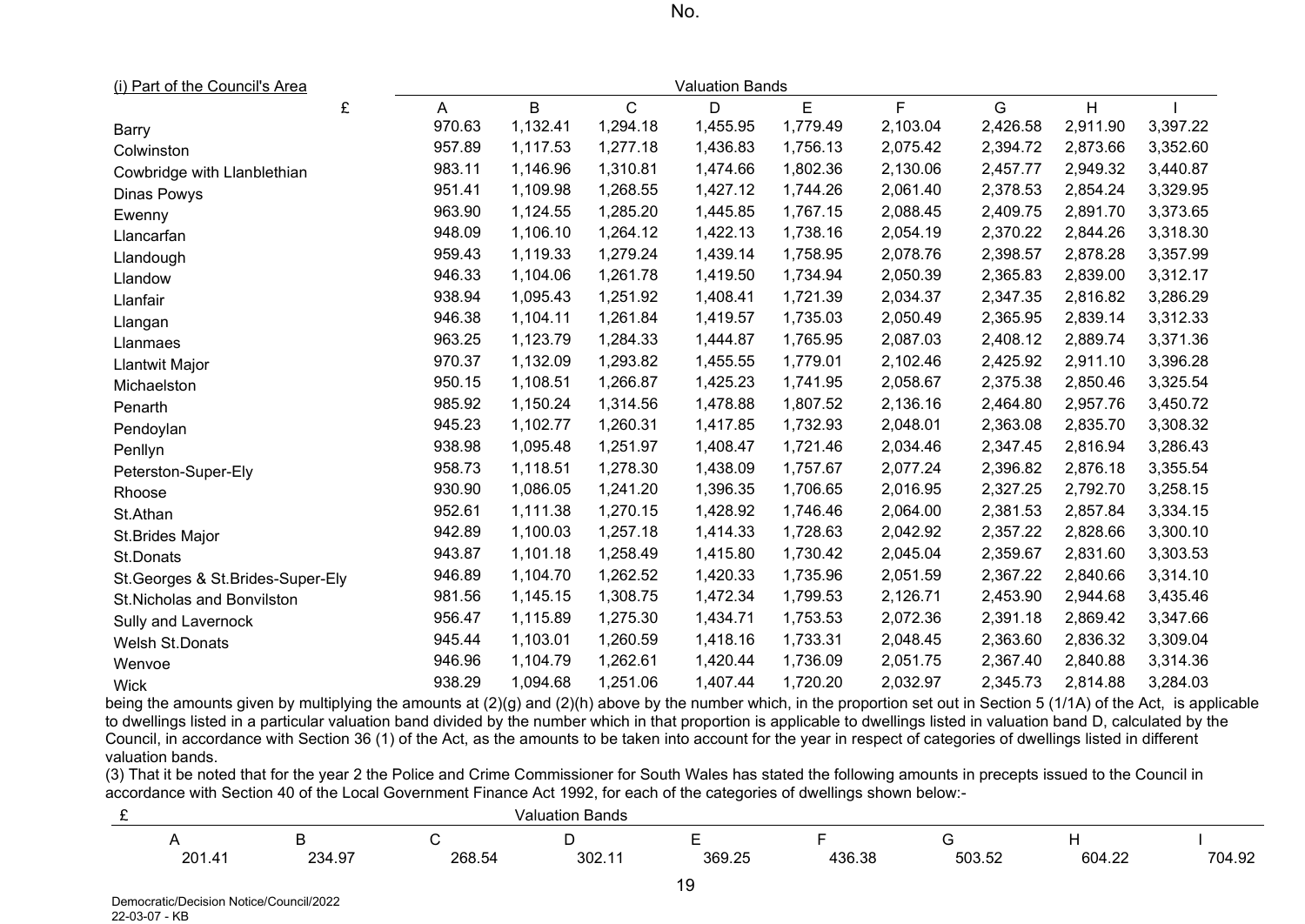(4) T H A T, having calculated the aggregate in each case of the amounts at (2)(i) and (3) above , The Vale of Glamorgan County Borough Council , in accordance with Section 30 (2) of the Local Government Finance Act 1992, hereby sets the following amounts as the amounts of Council Tax for the year 2022/23.

| Part of the Council's Area<br><b>Valuation Bands</b> |   |          |          |              |          |          |          |          |          |          |
|------------------------------------------------------|---|----------|----------|--------------|----------|----------|----------|----------|----------|----------|
|                                                      | £ | A        | B        | $\mathsf{C}$ | D        | E        | F        | G        | H        |          |
| Barry                                                |   | 1,172.04 | 1,367.38 | 1,562.72     | 1,758.06 | 2,148.74 | 2,539.42 | 2,930.10 | 3,516.12 | 4,102.14 |
| Colwinston                                           |   | 1,159.30 | 1,352.50 | 1,545.72     | 1,738.94 | 2,125.38 | 2,511.80 | 2,898.24 | 3,477.88 | 4,057.52 |
| Cowbridge with Llanblethian                          |   | 1,184.52 | 1,381.93 | 1,579.35     | 1,776.77 | 2,171.61 | 2,566.44 | 2,961.29 | 3,553.54 | 4,145.79 |
| Dinas Powys                                          |   | 1,152.82 | 1,344.95 | 1,537.09     | 1,729.23 | 2,113.51 | 2,497.78 | 2,882.05 | 3,458.46 | 4,034.87 |
| Ewenny                                               |   | 1,165.31 | 1,359.52 | 1,553.74     | 1,747.96 | 2,136.40 | 2,524.83 | 2,913.27 | 3,495.92 | 4,078.57 |
| Llancarfan                                           |   | 1,149.50 | 1,341.07 | 1,532.66     | 1,724.24 | 2,107.41 | 2,490.57 | 2,873.74 | 3,448.48 | 4,023.22 |
| Llandough                                            |   | 1,160.84 | 1,354.30 | 1,547.78     | 1,741.25 | 2,128.20 | 2,515.14 | 2,902.09 | 3,482.50 | 4,062.91 |
| Llandow                                              |   | 1,147.74 | 1,339.03 | 1,530.32     | 1,721.61 | 2,104.19 | 2,486.77 | 2,869.35 | 3,443.22 | 4,017.09 |
| Llanfair                                             |   | 1,140.35 | 1,330.40 | 1,520.46     | 1,710.52 | 2,090.64 | 2,470.75 | 2,850.87 | 3,421.04 | 3,991.21 |
| Llangan                                              |   | 1,147.79 | 1,339.08 | 1,530.38     | 1,721.68 | 2,104.28 | 2,486.87 | 2,869.47 | 3,443.36 | 4,017.25 |
| Llanmaes                                             |   | 1,164.66 | 1,358.76 | 1,552.87     | 1,746.98 | 2,135.20 | 2,523.41 | 2,911.64 | 3,493.96 | 4,076.28 |
| Llantwit Major                                       |   | 1,171.78 | 1,367.06 | 1,562.36     | 1,757.66 | 2,148.26 | 2,538.84 | 2,929.44 | 3,515.32 | 4,101.20 |
| Michaelston                                          |   | 1,151.56 | 1,343.48 | 1,535.41     | 1,727.34 | 2,111.20 | 2,495.05 | 2,878.90 | 3,454.68 | 4,030.46 |
| Penarth                                              |   | 1,187.33 | 1,385.21 | 1,583.10     | 1,780.99 | 2,176.77 | 2,572.54 | 2,968.32 | 3,561.98 | 4,155.64 |
| Pendoylan                                            |   | 1,146.64 | 1,337.74 | 1,528.85     | 1,719.96 | 2,102.18 | 2,484.39 | 2,866.60 | 3,439.92 | 4,013.24 |
| Penllyn                                              |   | 1,140.39 | 1,330.45 | 1,520.51     | 1,710.58 | 2,090.71 | 2,470.84 | 2,850.97 | 3,421.16 | 3,991.35 |
| Peterston-Super-Ely                                  |   | 1,160.14 | 1,353.48 | 1,546.84     | 1,740.20 | 2,126.92 | 2,513.62 | 2,900.34 | 3,480.40 | 4,060.46 |
| Rhoose                                               |   | 1,132.31 | 1,321.02 | 1,509.74     | 1,698.46 | 2,075.90 | 2,453.33 | 2,830.77 | 3,396.92 | 3,963.07 |
| St.Athan                                             |   | 1,154.02 | 1,346.35 | 1,538.69     | 1,731.03 | 2,115.71 | 2,500.38 | 2,885.05 | 3,462.06 | 4,039.07 |
| St.Brides Major                                      |   | 1,144.30 | 1,335.00 | 1,525.72     | 1,716.44 | 2,097.88 | 2,479.30 | 2,860.74 | 3,432.88 | 4,005.02 |
| <b>St.Donats</b>                                     |   | 1,145.28 | 1,336.15 | 1,527.03     | 1,717.91 | 2,099.67 | 2,481.42 | 2,863.19 | 3,435.82 | 4,008.45 |
| St. Georges & St. Brides-Super-Ely                   |   | 1,148.30 | 1,339.67 | 1,531.06     | 1,722.44 | 2,105.21 | 2,487.97 | 2,870.74 | 3,444.88 | 4,019.02 |
| <b>St. Nicholas and Bonvilston</b>                   |   | 1,182.97 | 1,380.12 | 1,577.29     | 1,774.45 | 2,168.78 | 2,563.09 | 2,957.42 | 3,548.90 | 4,140.38 |
| Sully and Lavernock                                  |   | 1,157.88 | 1,350.86 | 1,543.84     | 1,736.82 | 2,122.78 | 2,508.74 | 2,894.70 | 3,473.64 | 4,052.58 |
| <b>Welsh St.Donats</b>                               |   | 1,146.85 | 1,337.98 | 1,529.13     | 1,720.27 | 2,102.56 | 2,484.83 | 2,867.12 | 3,440.54 | 4,013.96 |
| Wenvoe                                               |   | 1,148.37 | 1,339.76 | 1,531.15     | 1,722.55 | 2,105.34 | 2,488.13 | 2,870.92 | 3,445.10 | 4,019.28 |
| <b>Wick</b>                                          |   | 1,139.70 | 1,329.65 | 1,519.60     | 1,709.55 | 2,089.45 | 2,469.35 | 2,849.25 | 3,419.10 | 3,988.95 |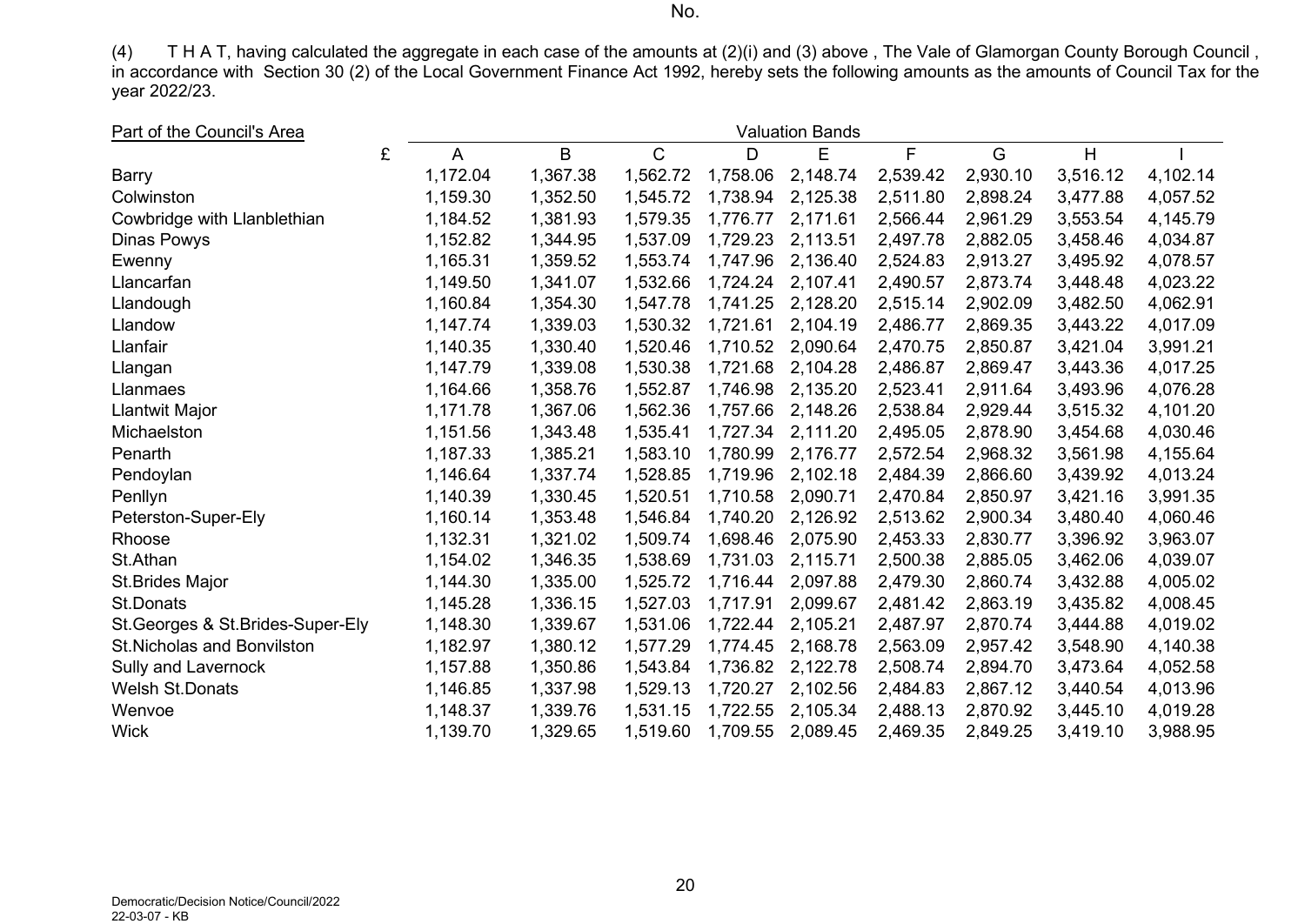- (5) T H A T discount for prompt payment of the Council Tax be not granted.
- (6) T H A T the Common Seal be affixed to the said Council Tax.

(7) T H A T notices of the making of the said Council Taxes signed by the Chief Executive be given by advertisement in the local press under Section 38 (2) of the Local Government Finance Act 1992.

## Reason for decisions

(1-7) In order to set the Council Tax for 2022-23.

AGENDA ITEM 10(a) DRAFT RESPONSE TO WELSH GOVERNMENT'S CONSULTATION ON THE CODE OF RECOMMENDED PRACTICE FOR LOCAL AUTHORITY PUBLICITY (REF) –

RESOLVED – T H A T the proposals of the Cabinet, as set out in Cabinet Minute No. C758, 6th December, 2021, be noted.

## Reason for decision

The reporting of the use of the Urgent Decision Procedure is a requirement of the Council's Constitution.

AGENDA ITEM 10(b) DRAFT RESPONSE TO WELSH GOVERNMENT'S CONSULTATION ON THE CORPORATE JOINT COMMITTEES (GENERAL) (WALES) REGULATIONS 2022 (REF) –

RESOLVED – T H A T the proposals of the Cabinet, as set out in Cabinet Minute No.  $C771$ ,  $20<sup>th</sup>$  December, 2021, be noted.

## Reason for decision

The reporting of the use of the Urgent Decision Procedure is a requirement of the Council's Constitution.

AGENDA ITEM 10(c) DRAFT LOCAL HOUSING STRATEGY 2021-2026 (REF) –

RESOLVED – T H A T the proposals of the Cabinet, as set out in Cabinet Minute No. C809, 14<sup>th</sup> February, 2022, be noted.

#### Reason for decision

The reporting of the use of the Urgent Decision Procedure is a requirement of the Council's Constitution.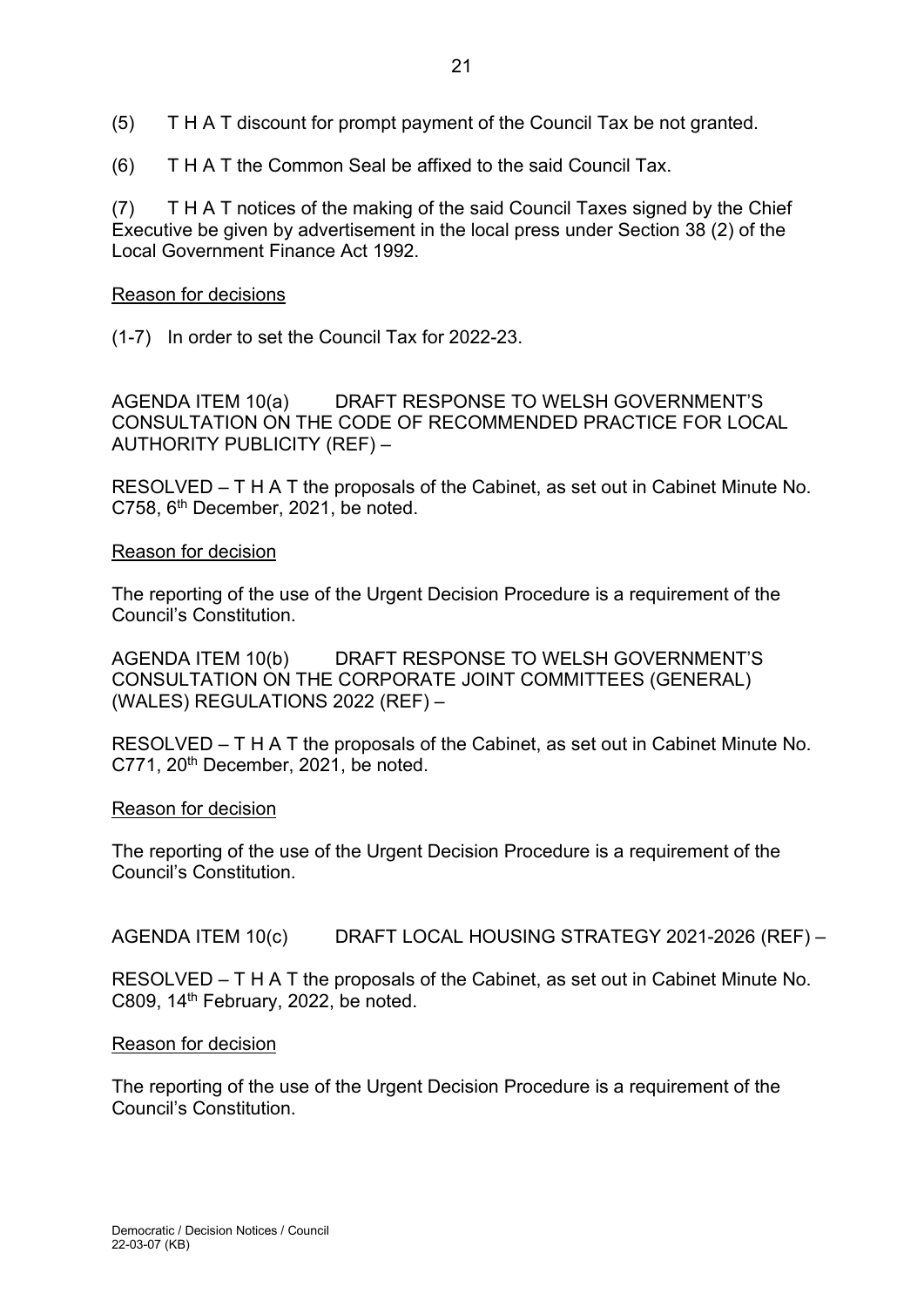AGENDA ITEM 10(d) DRAFT VALE OF GLAMORGAN PETITION SCHEME  $(REF)$  –

RESOLVED – T H A T the proposals of the Cabinet, as set out in Cabinet Minute No. C817,  $14<sup>th</sup>$  February, 2022, be noted.

### Reason for decision

The reporting of the use of the Urgent Decision Procedure is a requirement of the Council's Constitution.

AGENDA ITEM 10(e) FINAL PROPOSALS FOR THE REVENUE BUDGET 2022/23 (REF) –

RESOLVED – T H A T the proposals of the Cabinet, as set out in Cabinet Minute No. C840,  $28<sup>th</sup>$  February, 2022, be noted.

### Reason for decision

The reporting of the use of the Urgent Decision Procedure is a requirement of the Council's Constitution.

AGENDA ITEM 10(f) CAPITAL STRATEGY 2022/23 AND FINAL CAPITAL PROPOSALS 2022/23 TO 2026/27 (REF) –

RESOLVED – T H A T the proposals of the Cabinet, as set out in Cabinet Minute No.  $C841$ ,  $28<sup>th</sup>$  February, 2022, be noted.

#### Reason for decision

The reporting of the use of the Urgent Decision Procedure is a requirement of the Council's Constitution.

AGENDA ITEM 10(g) FINAL HOUSING REVENUE ACCOUNT (HRA) BUDGET PROPOSALS 2022/23 (REF) –

RESOLVED – T H A T the proposals of the Cabinet, as set out in Cabinet Minute No. C842, 28th February, 2022, be noted.

#### Reason for decision

The reporting of the use of the Urgent Decision Procedure is a requirement of the Council's Constitution.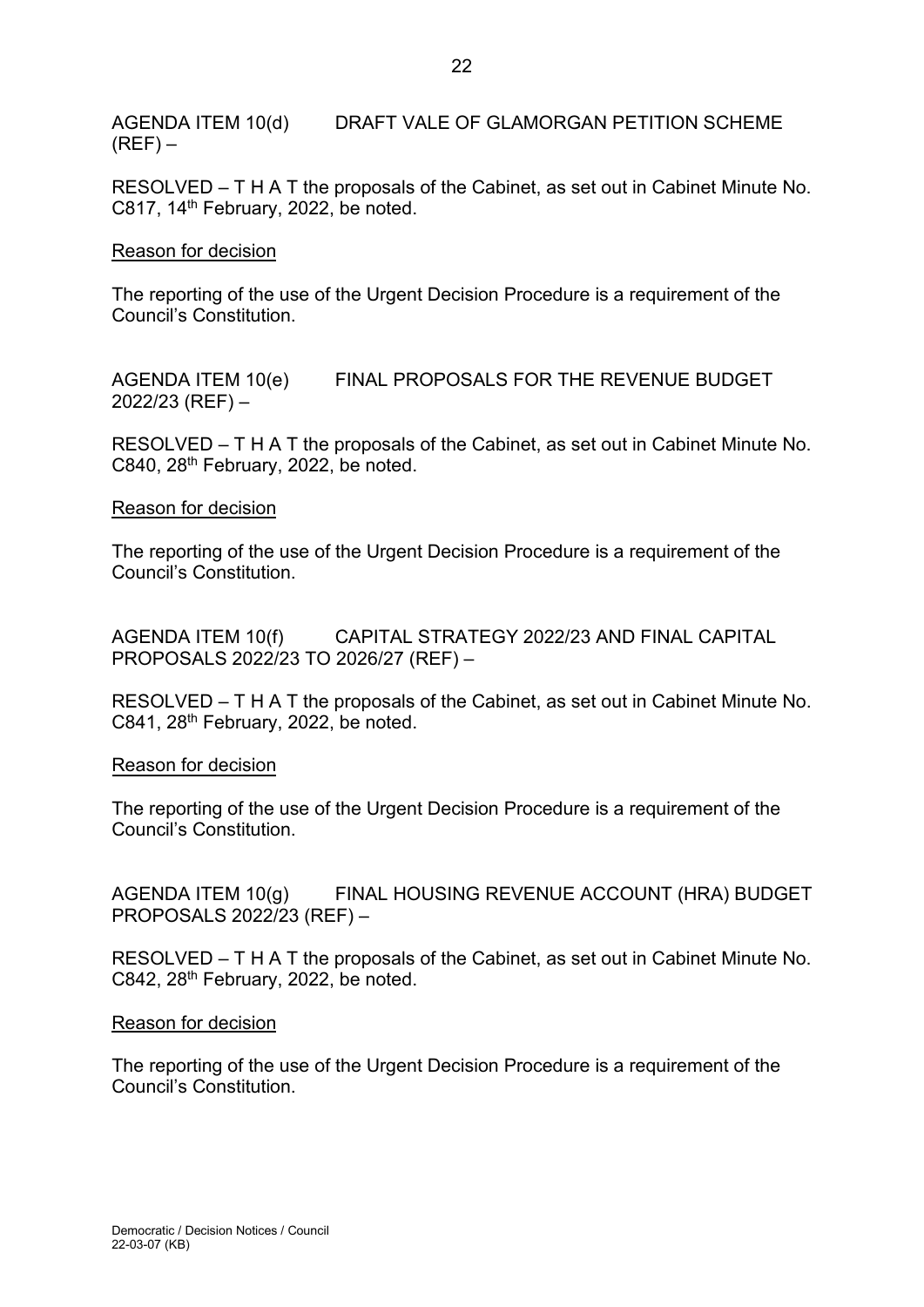AGENDA ITEM 10(h) TREASURY MANAGEMENT AND INVESTMENT STRATEGY 2022/23 AND UPDATE FOR 2021/22 (REF) –

RESOLVED – T H A T the proposals of the Cabinet, as set out in Cabinet Minute No. C843, 28<sup>th</sup> February, 2022, be noted.

### Reason for decision

The reporting of the use of the Urgent Decision Procedure is a requirement of the Council's Constitution.

AGENDA ITEM 10(i) PROPOSED INTRODUCTION OF A NON TREASURY SERVICE INVESTMENT STRATEGY, THE INVESTMENT AND GROWTH FUND  $(REF)$  –

RESOLVED – T H A T the proposals of the Cabinet, noted on the agenda as to follow, as set out in Cabinet Minute No. C845 28<sup>th</sup> February, 2022, be noted.

### Reason for decision

The reporting of the use of the Urgent Decision Procedure is a requirement of the Council's Constitution.

AGENDA ITEM 10(j) DRAFT VALE OF GLAMORGAN COUNCIL ANNUAL DELIVERY PLAN 2022-23 (REF) –

RESOLVED – T H A T the proposals of the Cabinet, as set out in Cabinet Minute No. C847, 28<sup>th</sup> February, 2022, be noted.

#### Reason for decision

The reporting of the use of the Urgent Decision Procedure is a requirement of the Council's Constitution.

AGENDA ITEM 10(k) HOUSING REVENUE ACCOUNT BUSINESS PLAN  $(REF)$  –

RESOLVED – T H A T the proposals of the Cabinet, as set out in Cabinet Minute No. C851, 28<sup>th</sup> February, 2022, be noted.

#### Reason for decision

The reporting of the use of the Urgent Decision Procedure is a requirement of the Council's Constitution.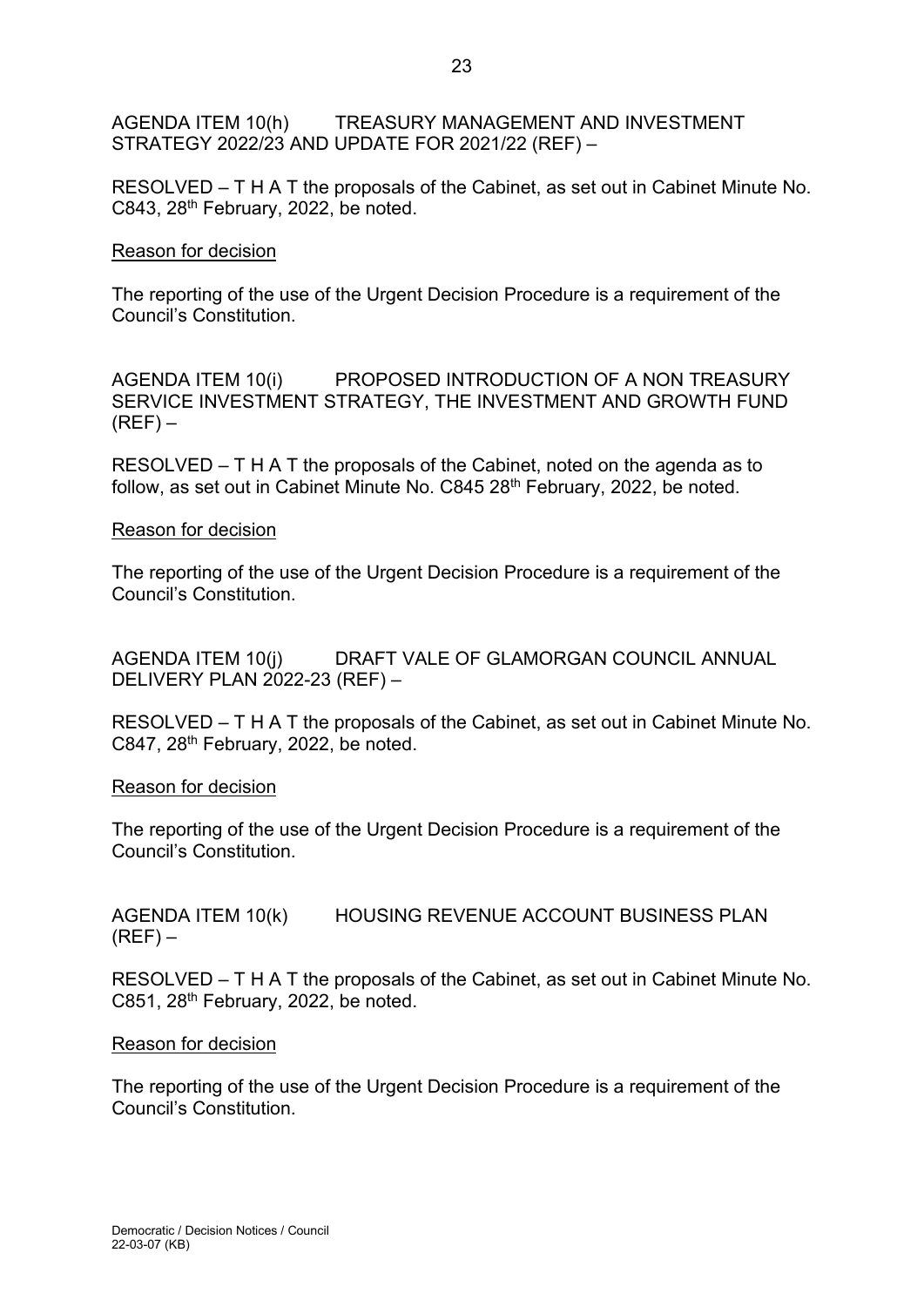AGENDA ITEM 10(l) CARDIFF AND VALE OF GLAMORGAN POPULATION NEEDS ASSESSMENT 2022 (REF) –

RESOLVED – T H A T the proposals of the Cabinet, as set out in Cabinet Minute No. C857, 28th February, 2022, be noted.

### Reason for decision

The reporting of the use of the Urgent Decision Procedure is a requirement of the Council's Constitution.

AGENDA ITEM 10(m) NATIONAL COLLABORATIVE ARRANGEMENTS FOR WELSH (VALE OF GLAMORGAN) ADOPTION AND FOSTERING SERVICES – NATIONAL ADOPTION SERVICES FOR WALES AND FOSTER WALES – ENHANCING GOVERNANCE, LEADERSHIP AND ENABLING (REF) –

RESOLVED – T H A T the proposals of the Cabinet, as set out in Cabinet Minute No. C858, 28<sup>th</sup> February, 2022, be noted.

#### Reason for decision

The reporting of the use of the Urgent Decision Procedure is a requirement of the Council's Constitution.

AGENDA ITEM 10(n) NON-DOMESTIC RATES – RETAIL, HOSPITALITY AND LEISURE RATES RELIEF (REF) –

RESOLVED – T H A T the proposals of the Cabinet, as set out in Cabinet Minute No. C860, 28<sup>th</sup> February, 2022, be noted.

#### Reason for decision

The reporting of the use of the Urgent Decision Procedure is a requirement of the Council's Constitution.

AGENDA ITEM 13 MATTERS WHICH THE MAYOR HAD DECIDED WERE URGENT –

RESOLVED – T H A T the following matters which the Mayor had decided were urgent for the reason given beneath the minute headings be considered.